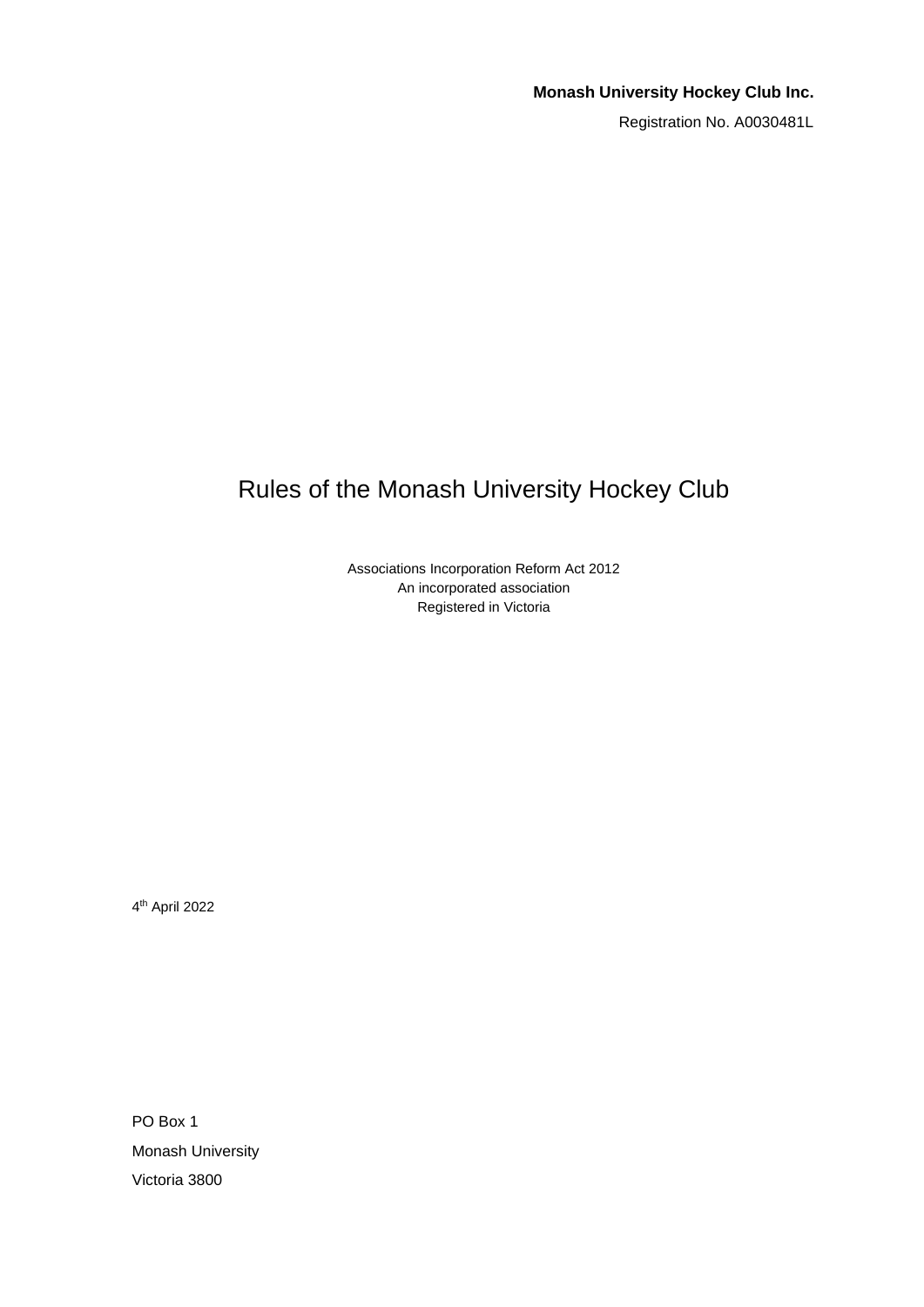# **Contents**

| Part 1 - Preliminary             |                                                          | $\mathbf{2}$            |
|----------------------------------|----------------------------------------------------------|-------------------------|
| 1.                               | Name                                                     | $\overline{2}$          |
| 2.                               | Purposes                                                 | $\overline{\mathbf{c}}$ |
| 3.                               | Financial year                                           | $\overline{c}$          |
| 4.                               | <b>Definitions</b>                                       | $\overline{2}$          |
|                                  | Part 2 - Powers of Association                           | 4                       |
| 5.                               | Powers of Association                                    | 4                       |
| 6.                               | Not for profit organisation                              | 4                       |
|                                  | Part 3 - Members, Disciplinary Procedures and Grievances | 5                       |
|                                  | Division 1 - Membership                                  | 5                       |
| 7.                               | Minimum number of members                                | 5                       |
| 8.                               | Who is eligible to be a member                           | 5                       |
| 9.                               | Application for membership                               | 5                       |
| 10.                              | Consideration of application                             | 5                       |
| 11.                              | New membership                                           | 5                       |
| 12.                              | Annual subscription and fee on joining                   | 5                       |
| 13.                              | General rights of members                                | 6                       |
| 14.                              | Associate members                                        | 6                       |
| 15.                              | Honorary life membership                                 | 6                       |
| 16.                              | Rights not transferable                                  | $\overline{7}$          |
| 17.                              | Ceasing membership                                       | 7                       |
| 18.                              | Resigning as a member                                    | $\overline{7}$          |
| 19.                              | Register of members                                      | 7                       |
|                                  | Division 2 - Disciplinary Action                         | 8                       |
| 20.                              | Grounds for taking disciplinary action                   | 8                       |
| 21.                              | Disciplinary subcommittee                                | 8                       |
| 22.                              | Notice to member                                         | 8                       |
| 23.                              | Decision of subcommittee                                 | 8                       |
| 24.                              | Appeal rights                                            | 9                       |
| 25.                              | Conduct of disciplinary appeal meeting                   | 9                       |
| Division 3 - Grievance Procedure |                                                          | 10                      |
| 26.                              | Application                                              | 10                      |
| 27.                              | Parties must attempt to resolve the dispute              | 10                      |
| 28.                              | Appointment of mediator                                  | 10                      |
| 29.                              | <b>Mediation process</b>                                 | 10                      |
| 30.                              | Failure to resolve dispute by mediation                  | 11                      |
|                                  | Part 4 - General Meetings of the Association             | 12                      |
| 31.                              | Annual general meetings                                  | 12                      |
| 32.                              | Special general meetings                                 | 12                      |
| 33.                              | Special general meeting held at request of members       | 12                      |
| 34.                              | Notice of general meetings                               | 13                      |
| 35.                              | Proxies                                                  | 13                      |
| 36.                              | Use of technology                                        | 14                      |
| 37.                              | Quorum at general meetings                               | 14                      |
| 38.                              | Adjournment of general meeting                           | 14                      |
| 39.                              | Voting at general meeting                                | 15                      |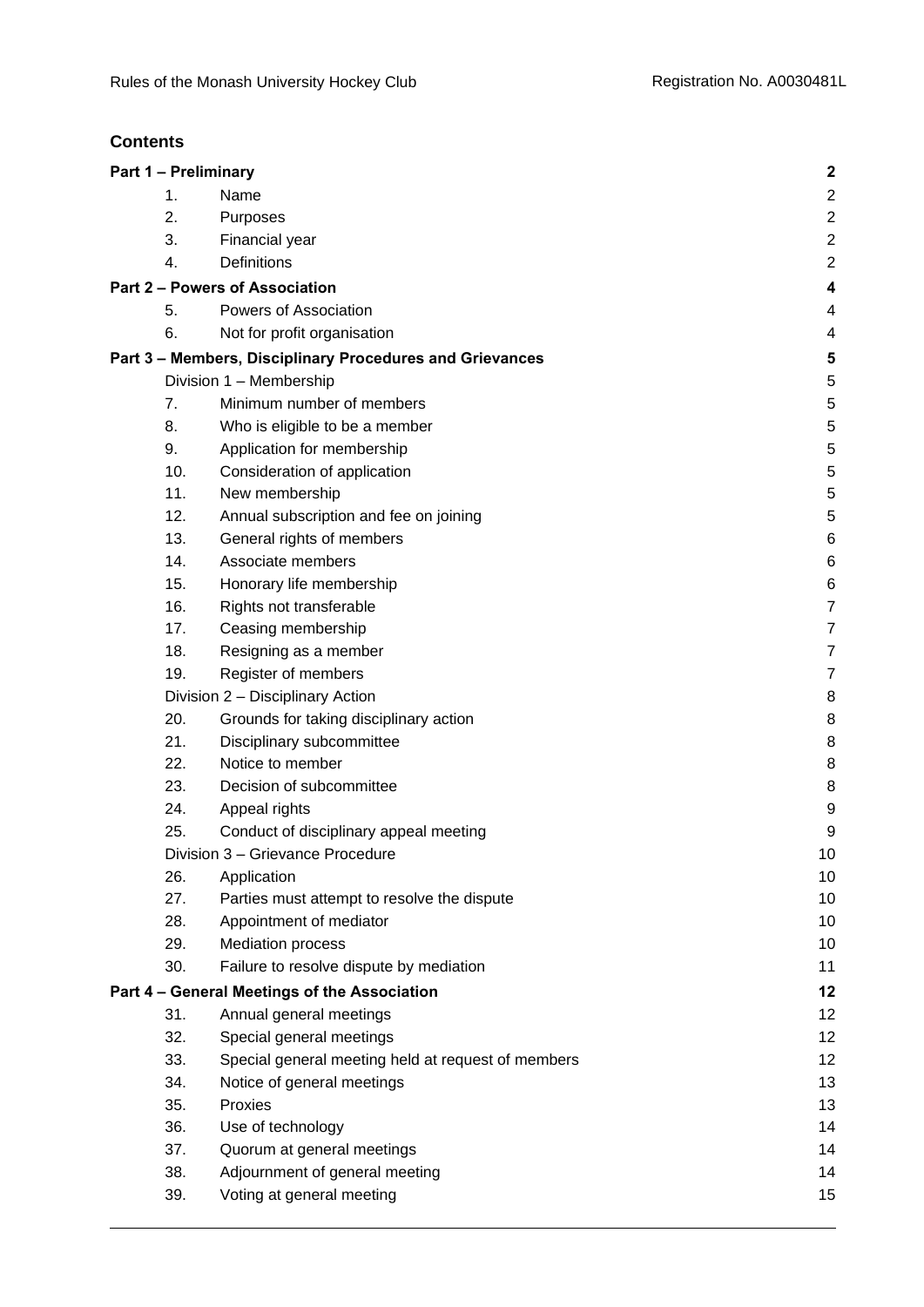| 40.                                                                                                                                                                                                                                                                                                                                                                                                                                                                                                                                                                                                                                                                                                                                                                                                                                                                                                                      | Special resolutions                    | 15 |
|--------------------------------------------------------------------------------------------------------------------------------------------------------------------------------------------------------------------------------------------------------------------------------------------------------------------------------------------------------------------------------------------------------------------------------------------------------------------------------------------------------------------------------------------------------------------------------------------------------------------------------------------------------------------------------------------------------------------------------------------------------------------------------------------------------------------------------------------------------------------------------------------------------------------------|----------------------------------------|----|
| 41.                                                                                                                                                                                                                                                                                                                                                                                                                                                                                                                                                                                                                                                                                                                                                                                                                                                                                                                      | Determining whether resolution carried | 15 |
|                                                                                                                                                                                                                                                                                                                                                                                                                                                                                                                                                                                                                                                                                                                                                                                                                                                                                                                          |                                        | 16 |
|                                                                                                                                                                                                                                                                                                                                                                                                                                                                                                                                                                                                                                                                                                                                                                                                                                                                                                                          |                                        | 17 |
|                                                                                                                                                                                                                                                                                                                                                                                                                                                                                                                                                                                                                                                                                                                                                                                                                                                                                                                          |                                        | 17 |
|                                                                                                                                                                                                                                                                                                                                                                                                                                                                                                                                                                                                                                                                                                                                                                                                                                                                                                                          |                                        | 17 |
|                                                                                                                                                                                                                                                                                                                                                                                                                                                                                                                                                                                                                                                                                                                                                                                                                                                                                                                          |                                        | 17 |
|                                                                                                                                                                                                                                                                                                                                                                                                                                                                                                                                                                                                                                                                                                                                                                                                                                                                                                                          |                                        | 17 |
|                                                                                                                                                                                                                                                                                                                                                                                                                                                                                                                                                                                                                                                                                                                                                                                                                                                                                                                          |                                        | 17 |
|                                                                                                                                                                                                                                                                                                                                                                                                                                                                                                                                                                                                                                                                                                                                                                                                                                                                                                                          |                                        | 17 |
|                                                                                                                                                                                                                                                                                                                                                                                                                                                                                                                                                                                                                                                                                                                                                                                                                                                                                                                          |                                        | 18 |
|                                                                                                                                                                                                                                                                                                                                                                                                                                                                                                                                                                                                                                                                                                                                                                                                                                                                                                                          |                                        | 18 |
|                                                                                                                                                                                                                                                                                                                                                                                                                                                                                                                                                                                                                                                                                                                                                                                                                                                                                                                          |                                        | 19 |
|                                                                                                                                                                                                                                                                                                                                                                                                                                                                                                                                                                                                                                                                                                                                                                                                                                                                                                                          |                                        | 19 |
|                                                                                                                                                                                                                                                                                                                                                                                                                                                                                                                                                                                                                                                                                                                                                                                                                                                                                                                          |                                        | 19 |
|                                                                                                                                                                                                                                                                                                                                                                                                                                                                                                                                                                                                                                                                                                                                                                                                                                                                                                                          |                                        | 19 |
|                                                                                                                                                                                                                                                                                                                                                                                                                                                                                                                                                                                                                                                                                                                                                                                                                                                                                                                          |                                        | 19 |
|                                                                                                                                                                                                                                                                                                                                                                                                                                                                                                                                                                                                                                                                                                                                                                                                                                                                                                                          | Election of President etc.             | 19 |
| 54.                                                                                                                                                                                                                                                                                                                                                                                                                                                                                                                                                                                                                                                                                                                                                                                                                                                                                                                      |                                        | 20 |
| 55.                                                                                                                                                                                                                                                                                                                                                                                                                                                                                                                                                                                                                                                                                                                                                                                                                                                                                                                      | <b>Ballot</b>                          | 20 |
| 56.                                                                                                                                                                                                                                                                                                                                                                                                                                                                                                                                                                                                                                                                                                                                                                                                                                                                                                                      | Term of office                         | 21 |
| 57.                                                                                                                                                                                                                                                                                                                                                                                                                                                                                                                                                                                                                                                                                                                                                                                                                                                                                                                      | Vacation of office                     | 21 |
| 58.                                                                                                                                                                                                                                                                                                                                                                                                                                                                                                                                                                                                                                                                                                                                                                                                                                                                                                                      | Filling casual vacancies               | 21 |
|                                                                                                                                                                                                                                                                                                                                                                                                                                                                                                                                                                                                                                                                                                                                                                                                                                                                                                                          |                                        | 22 |
| 59.                                                                                                                                                                                                                                                                                                                                                                                                                                                                                                                                                                                                                                                                                                                                                                                                                                                                                                                      | Meetings of committee                  | 22 |
| 60.                                                                                                                                                                                                                                                                                                                                                                                                                                                                                                                                                                                                                                                                                                                                                                                                                                                                                                                      | Notice of meetings                     | 22 |
| 61.                                                                                                                                                                                                                                                                                                                                                                                                                                                                                                                                                                                                                                                                                                                                                                                                                                                                                                                      | <b>Urgent meetings</b>                 | 22 |
| 62.                                                                                                                                                                                                                                                                                                                                                                                                                                                                                                                                                                                                                                                                                                                                                                                                                                                                                                                      | Procedure and order of business        | 22 |
| 63.                                                                                                                                                                                                                                                                                                                                                                                                                                                                                                                                                                                                                                                                                                                                                                                                                                                                                                                      | Use of technology                      | 23 |
| 64.                                                                                                                                                                                                                                                                                                                                                                                                                                                                                                                                                                                                                                                                                                                                                                                                                                                                                                                      | Quorum                                 | 23 |
| 65.                                                                                                                                                                                                                                                                                                                                                                                                                                                                                                                                                                                                                                                                                                                                                                                                                                                                                                                      | Voting                                 | 23 |
| 66.                                                                                                                                                                                                                                                                                                                                                                                                                                                                                                                                                                                                                                                                                                                                                                                                                                                                                                                      | Conflict of interest                   | 23 |
| 67.                                                                                                                                                                                                                                                                                                                                                                                                                                                                                                                                                                                                                                                                                                                                                                                                                                                                                                                      | Minutes of meeting                     | 24 |
| 68.                                                                                                                                                                                                                                                                                                                                                                                                                                                                                                                                                                                                                                                                                                                                                                                                                                                                                                                      | Leave of absence                       | 24 |
|                                                                                                                                                                                                                                                                                                                                                                                                                                                                                                                                                                                                                                                                                                                                                                                                                                                                                                                          |                                        | 25 |
| 69.                                                                                                                                                                                                                                                                                                                                                                                                                                                                                                                                                                                                                                                                                                                                                                                                                                                                                                                      | Source of funds                        | 25 |
| 70.                                                                                                                                                                                                                                                                                                                                                                                                                                                                                                                                                                                                                                                                                                                                                                                                                                                                                                                      | Management of funds                    | 25 |
| 71.                                                                                                                                                                                                                                                                                                                                                                                                                                                                                                                                                                                                                                                                                                                                                                                                                                                                                                                      | Financial records                      | 25 |
| 72.                                                                                                                                                                                                                                                                                                                                                                                                                                                                                                                                                                                                                                                                                                                                                                                                                                                                                                                      | <b>Financial statements</b>            | 25 |
| 42.<br>Minutes of general meeting<br><b>Part 5 - Committee</b><br>Division 1 - Powers of Committee<br>43.<br>Role and powers<br>44.<br>Delegation<br>Division 2 – Composition of Committee and Duties of Members<br>45.<br>Composition of committee<br>General duties<br>46.<br>47.<br><b>President and Vice-President</b><br>48.<br>Secretary<br>Treasurer<br>49.<br>Division 3 – Election of Committee Members and Tenure of Office<br>50.<br>Who is eligible to be a committee member<br>Positions to be declared vacant<br>51.<br>52.<br>Nominations<br>53.<br>Election of ordinary members<br>Division 4 - Meetings of Committee<br><b>Part 6 - Financial Matters</b><br><b>Part 7 - General Matters</b><br>73.<br>Common seal<br>74.<br>Registered address<br>75.<br>Notice requirements<br>76.<br>Custody and inspection of books and records<br>77.<br>Winding up and cancellation<br>Alteration of Rules<br>78. |                                        | 27 |
|                                                                                                                                                                                                                                                                                                                                                                                                                                                                                                                                                                                                                                                                                                                                                                                                                                                                                                                          |                                        | 27 |
|                                                                                                                                                                                                                                                                                                                                                                                                                                                                                                                                                                                                                                                                                                                                                                                                                                                                                                                          |                                        | 27 |
|                                                                                                                                                                                                                                                                                                                                                                                                                                                                                                                                                                                                                                                                                                                                                                                                                                                                                                                          |                                        | 27 |
|                                                                                                                                                                                                                                                                                                                                                                                                                                                                                                                                                                                                                                                                                                                                                                                                                                                                                                                          |                                        | 27 |
|                                                                                                                                                                                                                                                                                                                                                                                                                                                                                                                                                                                                                                                                                                                                                                                                                                                                                                                          |                                        | 28 |
|                                                                                                                                                                                                                                                                                                                                                                                                                                                                                                                                                                                                                                                                                                                                                                                                                                                                                                                          |                                        | 28 |
|                                                                                                                                                                                                                                                                                                                                                                                                                                                                                                                                                                                                                                                                                                                                                                                                                                                                                                                          |                                        |    |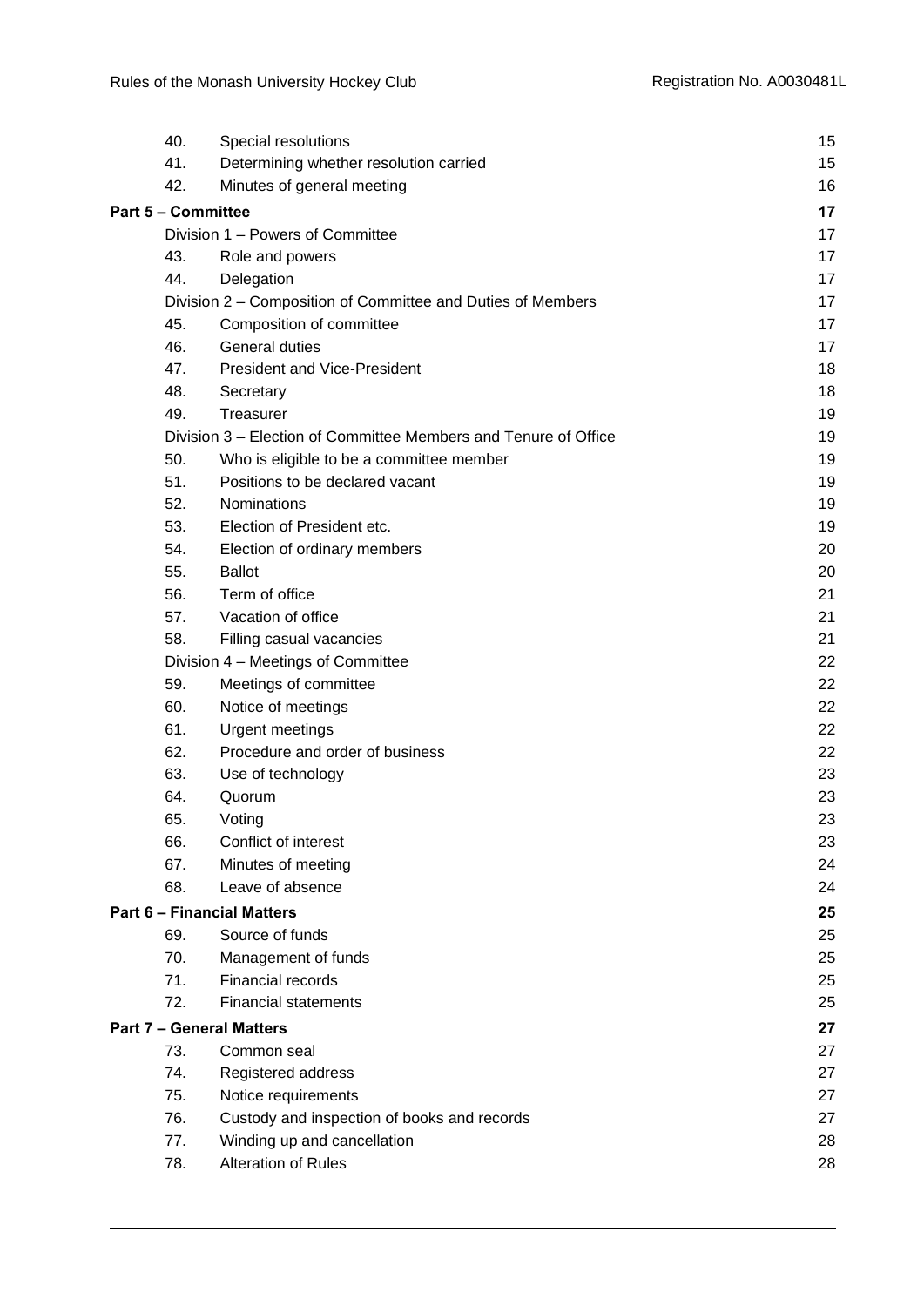# Rules of the Monash University Hockey Club

#### **Note**

The persons who from time to time are members of the Association are an incorporated association by the name given in rul[e 1](#page-4-1) of these Rules.

Under section 46 of the Associations Incorporation Reform Act 2012, these Rules are taken to constitute the terms of a contract between the Association and its members.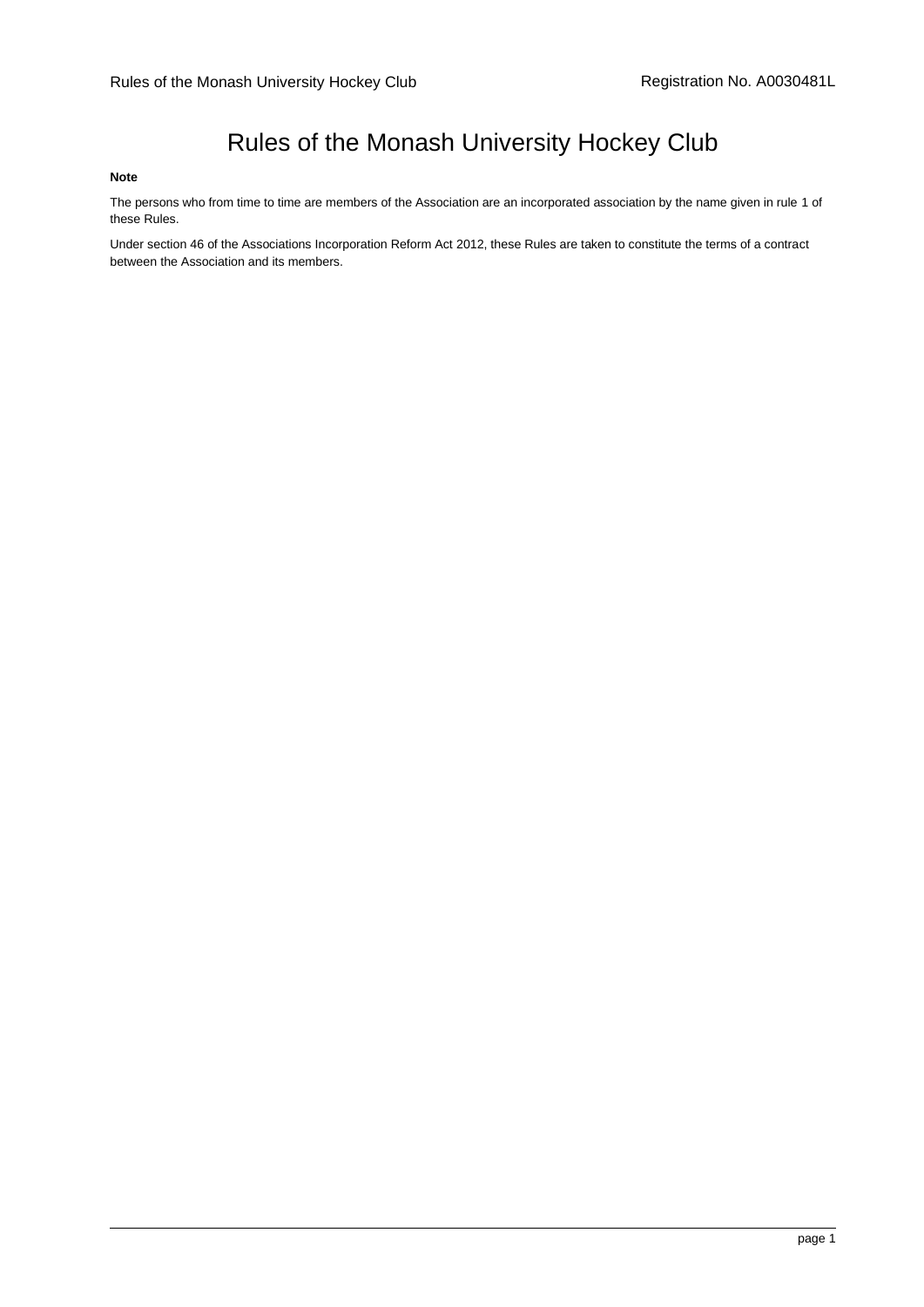# **PART 1 – PRELIMINARY**

# <span id="page-4-1"></span><span id="page-4-0"></span>**1. Name**

The name of the incorporated association is Monash University Hockey Club Incorporated.

#### **Note**

Under section 23 of the Act, the name of the association and its registration number must appear on all its business documents.

#### <span id="page-4-2"></span>**2. Purposes**

The purpose of the Association is to encourage Monash University's students, alumni and community to play hockey.

#### <span id="page-4-3"></span>**3. Financial year**

The financial year of the Association is each period of 12 months ending on 31 October.

## <span id="page-4-4"></span>**4. Definitions**

In these Rules:

*absolute majority*, of the Committee, means a majority of the committee members currently holding office and entitled to vote at the time (as distinct from a majority of committee members present at a committee meeting);

**associate member** means a member referred to in rule [1.1\(a\);](#page-8-3)

*Chairperson*, of a general meeting or committee meeting, means the person chairing the meeting as required under rule [47;](#page-20-0)

*Committee* means the Committee having management of the business of the Association;

*committee meeting* means a meeting of the Committee held in accordance with these Rules;

*committee member* means a member of the Committee elected or appointed under Division 3 of Part 5;

*disciplinary appeal meeting* means a meeting of the members of the Association convened under rule [1.1\(c\);](#page-11-2)

*disciplinary meeting* means a meeting of the Committee convened for the purposes of rule [23;](#page-10-4)

*disciplinary subcommittee* means the subcommittee appointed under rule [21;](#page-10-2)

*financial year* means the 12 month period specified in rule [3;](#page-4-3)

*general meeting* means a general meeting of the members of the Association convened in accordance with Part 4 and includes an annual general meeting, a special general meeting and a disciplinary appeal meeting;

*honorary life member* means a member referred to in rule [15;](#page-8-2)

*member* means a member of the Association;

*member entitled to vote* means a member who under rule [1.1\(b\)](#page-8-4) is entitled to vote at a general meeting;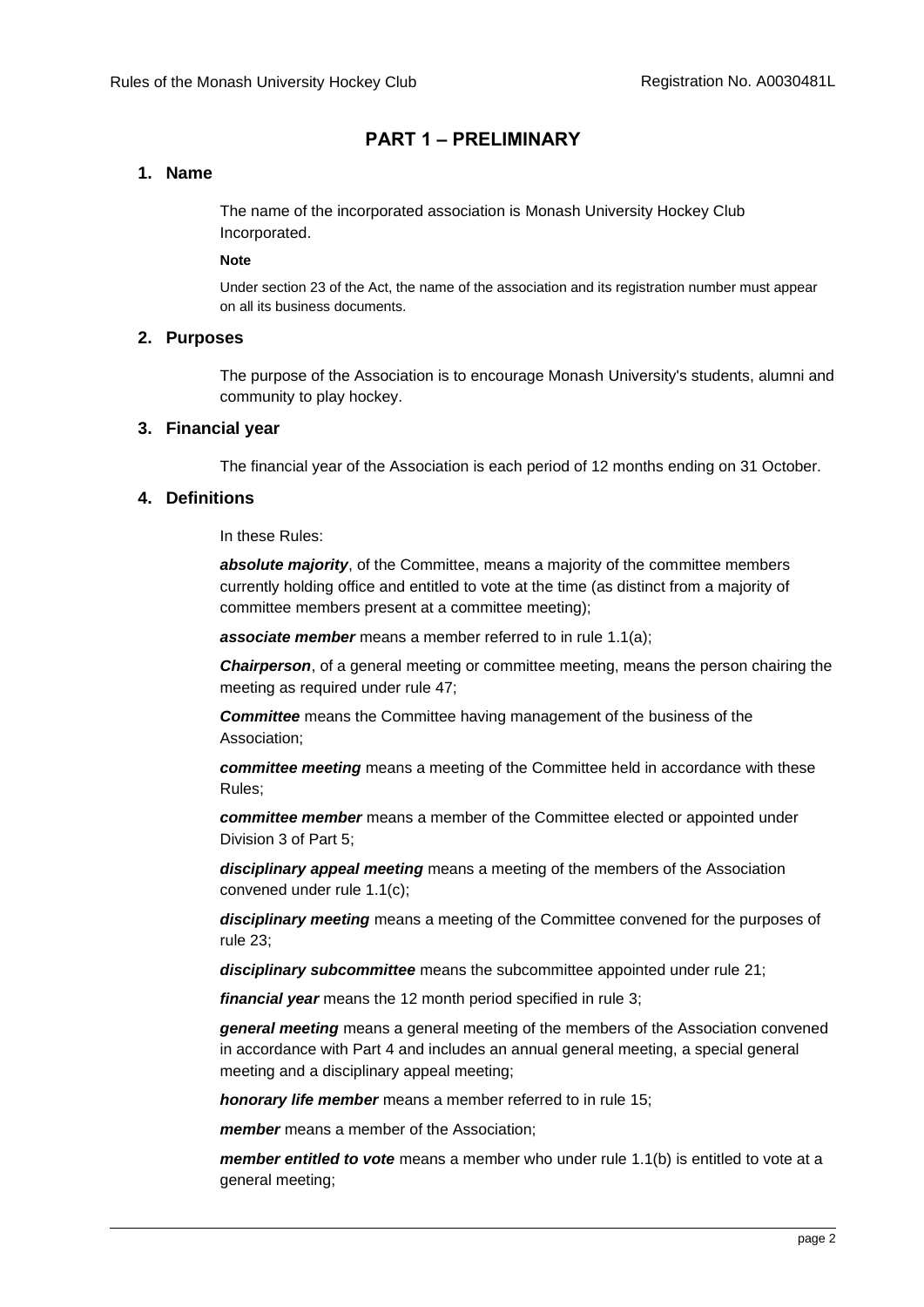*special resolution* means a resolution that requires not less than three-quarters of the members voting at a general meeting, whether in person or by proxy, to vote in favour of the resolution;

*the Act* means the **Associations Incorporation Reform Act 2012** and includes any regulations made under that Act;

*the Association* means Monash University Hockey Club Incorporated;

*the Registrar* means the Registrar of Incorporated Associations.

*the Rules* means Rules of the Monash University Hockey Club Incorporated as set out in this document.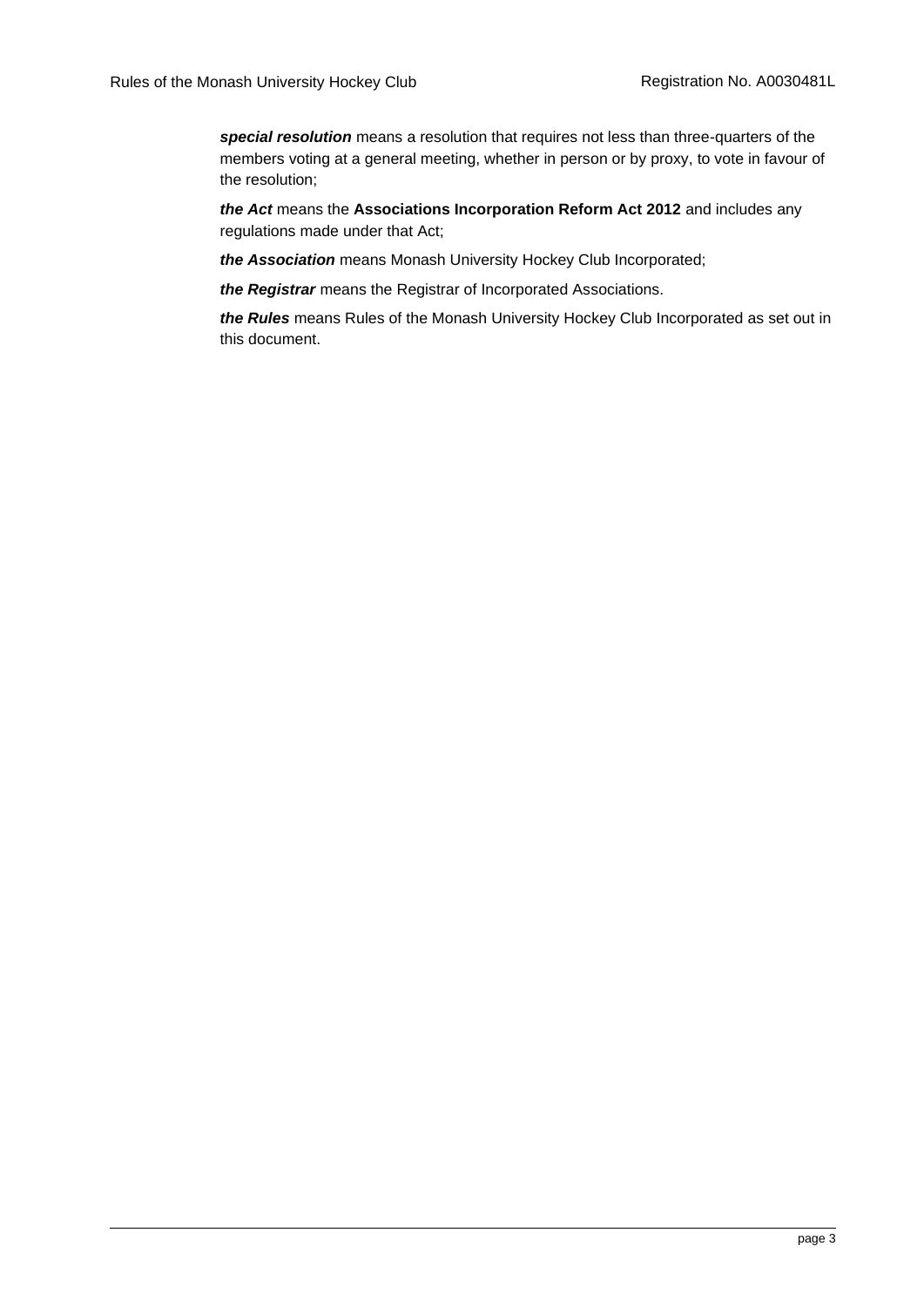# **PART 2 – POWERS OF ASSOCIATION**

# <span id="page-6-3"></span><span id="page-6-1"></span><span id="page-6-0"></span>**5. Powers of Association**

- (a) Subject to the Act, the Association has power to do all things incidental or conducive to achieve its purposes.
- (b) Without limiting sub-rule [\(a\),](#page-6-3) the Association may:
	- (i) acquire, hold and dispose of real or personal property;
	- (ii) open and operate accounts with financial institutions;
	- (iii) invest its money in any security in which trust monies may lawfully be invested;
	- (iv) raise and borrow money on any terms and in any manner as it thinks fit;
	- (v) secure the repayment of money raised or borrowed, or the payment of a debt or liability;
	- (vi) appoint agents to transact business on its behalf; and
	- (vii) enter into any other contract it considers necessary or desirable.
- (c) The Association may only exercise its powers and use its income and assets (including any surplus) for its purposes.

# <span id="page-6-4"></span><span id="page-6-2"></span>**6. Not for profit organisation**

- (a) The Association must not distribute any surplus, income or assets directly or indirectly to its members.
- (b) Sub-rule [\(a\)](#page-6-4) does not prevent the Association from paying a member:
	- (i) reimbursement for expenses properly incurred by the member; or
	- (ii) for goods or services provided by the member;

if this is done in good faith on terms no more favourable than if the member was not a member.

#### **Note**

Section 33 of the Act provides that an incorporated association must not secure pecuniary profit for its members. Section 4 of the Act sets out in more detail the circumstances under which an incorporated association is not taken to secure pecuniary profit for its members.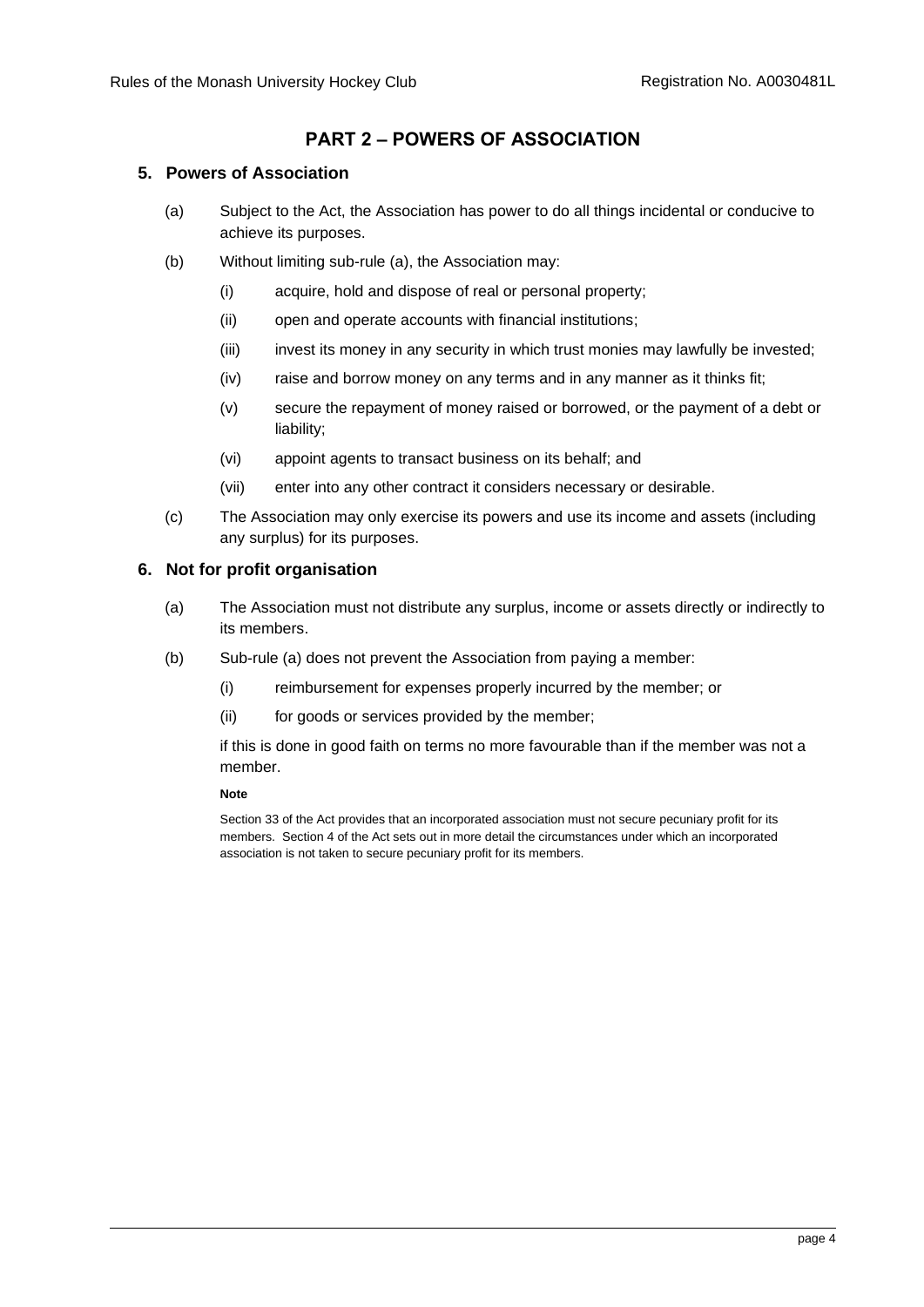# <span id="page-7-0"></span>**PART 3 – MEMBERS, DISCIPLINARY PROCEDURES AND GRIEVANCES**

# **Division 1 – Membership**

## <span id="page-7-2"></span><span id="page-7-1"></span>**7. Minimum number of members**

The Association must have at least 50 members comprised of at least two women's teams and two men's teams. The club will aim to achieve 70% of its members as current Monash University Students excluding the impact of juniors.

#### <span id="page-7-3"></span>**8. Who is eligible to be a member**

Any person who supports the purposes of the Association is eligible for membership.

## <span id="page-7-4"></span>**9. Application for membership**

- (a) To apply to become a member of the Association, a person must submit a written application to a committee member stating that the person:
	- (i) wishes to become a member of the Association;
	- (ii) supports the purposes of the Association; and
	- (iii) agrees to comply with these Rules.
- (b) The application:
	- (i) must be signed by the applicant; and
	- (ii) may be accompanied by the joining fee.

**Note**

The joining fee is the fee (if any) determined by the Association under rul[e 1.1\(b\).](#page-8-5)

## <span id="page-7-5"></span>**10. Consideration of application**

- (a) As soon as practicable after an application for membership is received, the Committee must decide by resolution whether to accept or reject the application.
- (b) The Committee must notify the applicant in writing of its decision as soon as practicable after the decision is made.
- (c) If the Committee rejects the application, it must return any money accompanying the application to the applicant.
- (d) No reason need be given for the rejection of an application.

## <span id="page-7-6"></span>**11. New membership**

- (a) If an application for membership is approved by the Committee the Secretary must, as soon as practicable, enter the name and address of the new member, and the date of becoming a member, in the register of members.
- (b) A person becomes a member of the Association and, subject to rule [1.1\(b\)](#page-8-4) is entitled to exercise his or her rights of membership from the date, whichever is the later, on which:
	- (i) the Committee approves the person's membership; or
	- (ii) the person pays the joining fee.

## <span id="page-7-7"></span>**12. Annual subscription and fee on joining**

(a) At each annual general meeting, the Association must determine: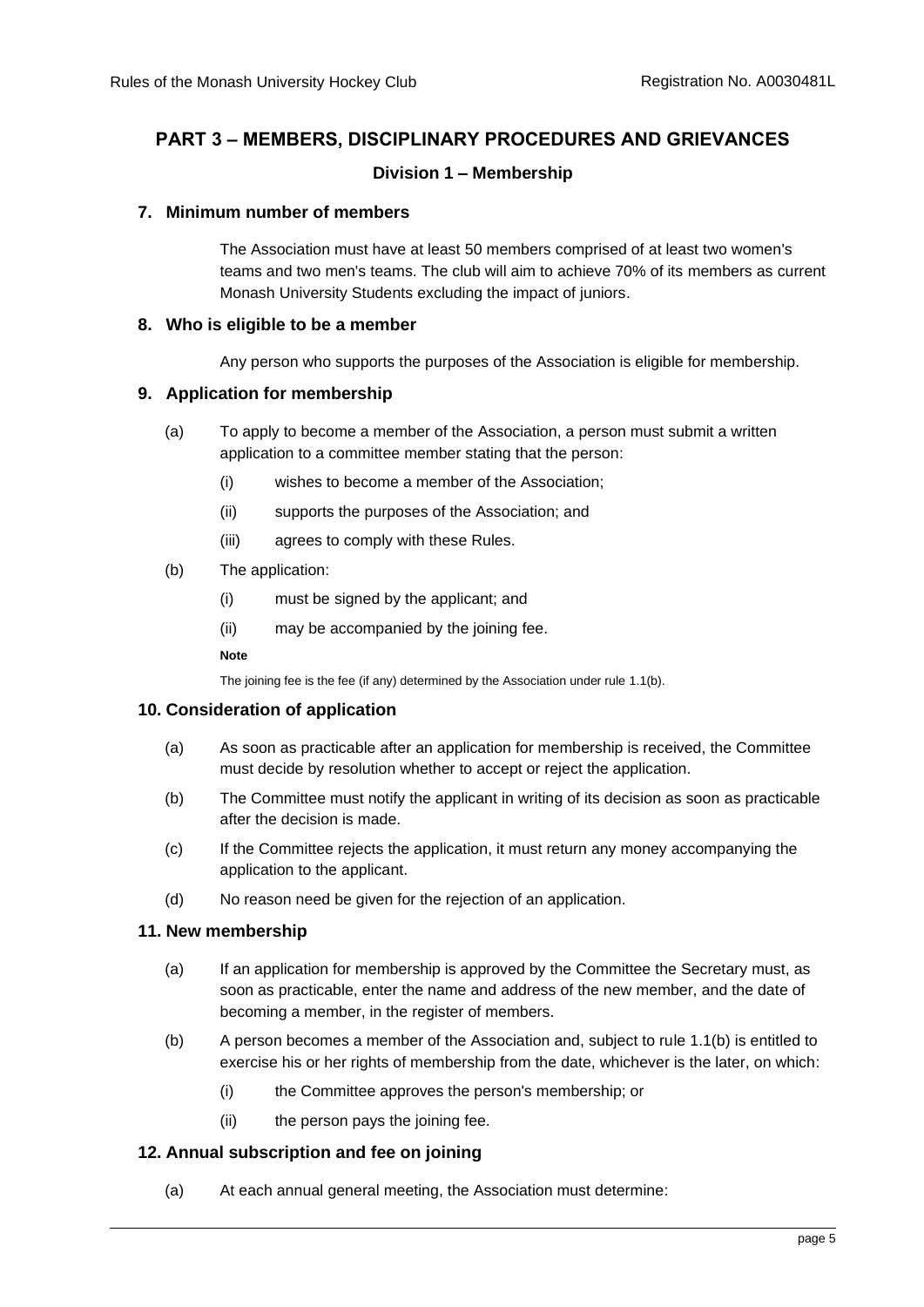- (i) the amount of the annual subscription (if any) for the following financial year; and
- (ii) the date for payment of the annual subscription.
- <span id="page-8-5"></span>(b) The Association may determine that any new member who joins after the start of a financial year must, for that financial year, pay a fee equal to:
	- (i) the full annual subscription;
	- (iii) a pro rata annual subscription based on the remaining part of the financial year; or
	- (iv) a fixed amount determined from time to time by the Association.
- (c) The rights of a member (including the right to vote) who has not paid the annual subscription by the due date are suspended until the subscription is paid.

# <span id="page-8-0"></span>**13. General rights of members**

- (a) A member of the Association who is entitled to vote has the right:
	- (i) to receive notice of general meetings and of proposed special resolutions in the manner and time prescribed by these Rules;
	- (ii) to submit items of business for consideration at a general meeting;
	- (iii) to attend and be heard at general meetings;
	- (iv) to vote at a general meeting;
	- (v) to have access to the minutes of general meetings and other documents of the Association as provided under rule [76;](#page-29-4) and
	- (vi) to inspect the register of members.
- <span id="page-8-4"></span>(b) A member is entitled to vote if:
	- (i) the member is a member other than an associate member;
	- (ii) more than 10 business days have passed since he or she became a member of the Association; and
	- (iii) the member's membership rights are not suspended for any reason.

## <span id="page-8-3"></span><span id="page-8-1"></span>**14. Associate members**

- (a) Associate members of the Association include:
	- (i) any members under the age of 16 years; and
	- (ii) any other category of member as determined by special resolution at a general meeting.
- (b) An associate member must not vote but may have other rights as determined by the Committee or by resolution at a general meeting.

## <span id="page-8-2"></span>**15. Honorary life membership**

- (a) Honorary life membership of the Association may be conferred on such persons that have made a substantial contribution to the interests of the Association.
- (b) A nomination of a person for life membership of the Association may be made to the Secretary who must, as soon as practicable after the receipt of the nomination, refer the nomination to the Committee.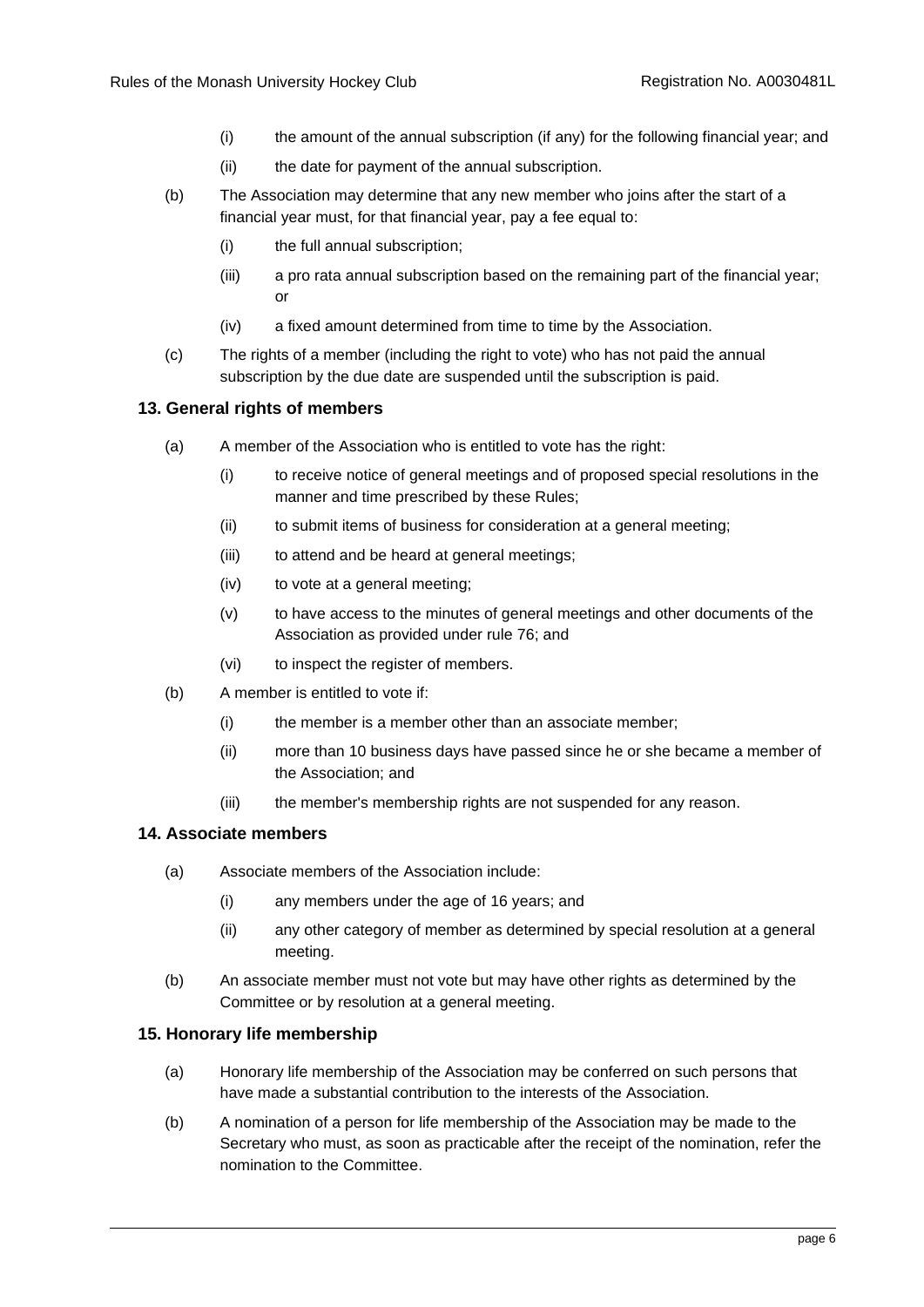- (c) Upon the nomination being referred to the Committee, the Committee must determine whether to approve or reject the nomination.
- (d) The Secretary must, upon arrival by the Committee of a nomination for life membership, refer the nomination to the Association in a general meeting to determine whether to approve or reject the nomination.
- (e) For the purposes of this rule:
	- (i) *substantial contribution* requires a minimum of 10 years membership of the Association as well as services to the Association over and above the contributions made towards match play; and
	- (ii) a decision is approved if not less than two thirds of the members voting at the meeting vote in favour of the decision.

## <span id="page-9-0"></span>**16. Rights not transferable**

The rights of a member are not transferable and end when membership ceases.

#### <span id="page-9-1"></span>**17. Ceasing membership**

- (a) The membership of a person ceases on resignation, expulsion, death or as determined by the Committee under sub-rule (b).
- (b) The Committee may determine that the membership of a person has ceased if that person fails to pay the annual subscription within one month after the date of payment determined in accordance with rule 12(a)(ii).
- (c) If a person ceases to be a member of the Association, the Secretary must, as soon as practicable, enter the date the person ceased to be a member in the register of members.

#### <span id="page-9-2"></span>**18. Resigning as a member**

(a) A member may resign by notice in writing given to the Association.

#### **Note**

Rul[e 1.1\(c\)](#page-29-5) sets out how notice may be given to the association. It includes by post or by handing the notice to a member of the committee.

- (b) Where no annual subscription is payable, a member is taken to have resigned if:
	- (i) the Secretary has made a written request to the member to confirm that he or she wishes to remain a member; and
	- (ii) the member has not, within 3 months after receiving that request, confirmed in writing that he or she wishes to remain a member.

#### <span id="page-9-3"></span>**19. Register of members**

- (a) The Secretary must keep and maintain a register of members that includes:
	- (i) for each current member:
		- (A) the member's name;
		- (B) the address for notice last given by the member;
		- (C) the date of becoming a member;
		- (D) if the member is an associate member, a note to that effect;
		- (E) any other information determined by the Committee; and
	- (ii) for each former member, the date of ceasing to be a member.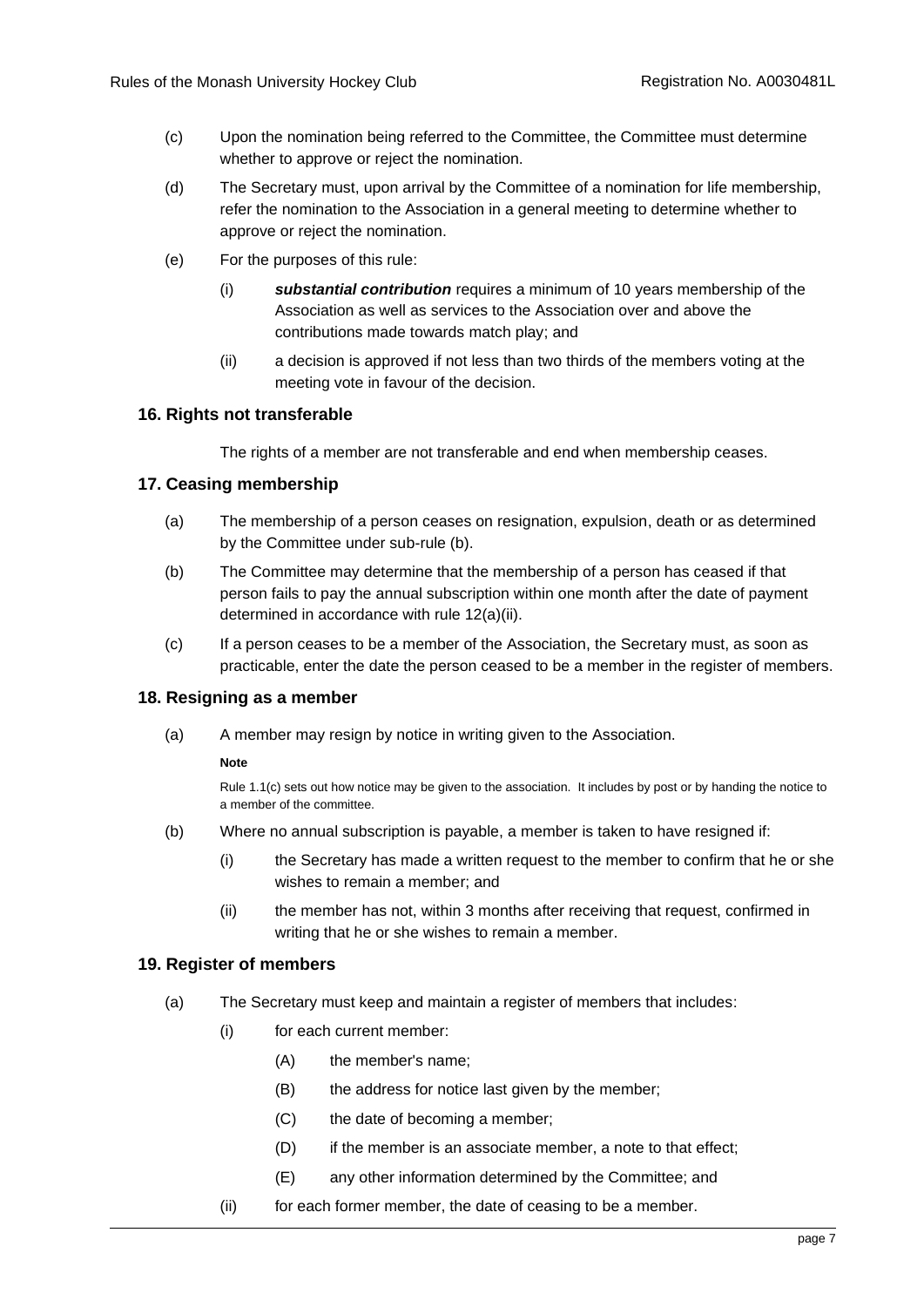(b) Any member may, at a reasonable time and free of charge, inspect the register of members.

#### **Note**

Under section 59 of the Act, access to the personal information of a person recorded in the register of members may be restricted in certain circumstances. Section 58 of the Act provides that it is an offence to make improper use of information about a person obtained from the Register of Members.

#### **Division 2 – Disciplinary Action**

#### <span id="page-10-1"></span><span id="page-10-0"></span>**20. Grounds for taking disciplinary action**

The Association may take disciplinary action against a member in accordance with this Division if it is determined that the member:

- (i) has failed to comply with these Rules;
- (ii) refuses to support the purposes of the Association; or
- (iii) has engaged in conduct prejudicial to the Association.

#### <span id="page-10-2"></span>**21. Disciplinary subcommittee**

- (a) If the Committee is satisfied that there are sufficient grounds for taking disciplinary action against a member, the Committee must appoint a disciplinary subcommittee to hear the matter and determine what action, if any, to take against the member.
- (b) The members of the disciplinary subcommittee:
	- (i) may be Committee members, members of the Association or anyone else; but
	- (ii) must not be biased against, or in favour of, the member concerned.

## <span id="page-10-3"></span>**22. Notice to member**

- (a) Before disciplinary action is taken against a member, the Secretary must give written notice to the member:
	- (i) stating that the Association proposes to take disciplinary action against the member;
	- (ii) stating the grounds for the proposed disciplinary action;
	- (iii) specifying the date, place and time of the meeting at which the disciplinary subcommittee intends to consider the disciplinary action (the *disciplinary meeting*);
	- (iv) advising the member that he or she may do one or both of the following:
		- (A) attend the disciplinary meeting and address the disciplinary subcommittee at that meeting;
		- (B) give a written statement to the disciplinary subcommittee at any time before the disciplinary meeting; and
	- (v) setting out the member's appeal rights under rule [24.](#page-11-0)
- (b) The notice must be given no earlier than 28 days, and no later than 14 days, before the disciplinary meeting is held.

#### <span id="page-10-5"></span><span id="page-10-4"></span>**23. Decision of subcommittee**

(a) At the disciplinary meeting, the disciplinary subcommittee must: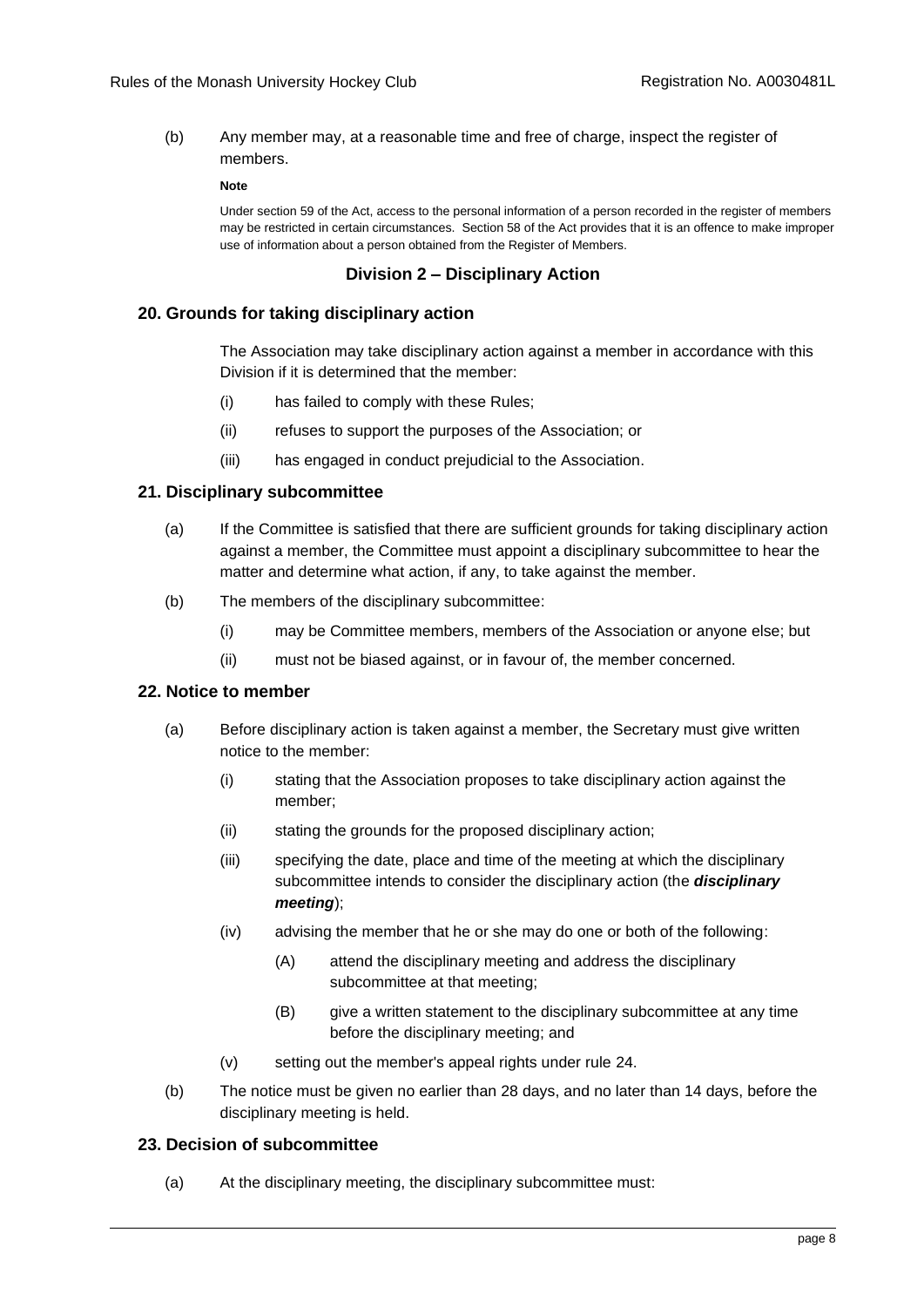- (i) give the member an opportunity to be heard; and
- (ii) consider any written statement submitted by the member.
- (b) After complying with sub-rule [\(a\),](#page-10-5) the disciplinary subcommittee may:
	- (i) take no further action against the member;
	- (ii) reprimand the member;
	- (iii) suspend the membership rights of the member for a specified period;
	- (iv) expel the member from the Association; or
	- (v) fine the member.
- (c) The suspension of membership rights or the expulsion of a member by the disciplinary subcommittee under this rule takes effect immediately after the vote is passed.

# <span id="page-11-0"></span>**24. Appeal rights**

- (a) A person whose membership rights have been suspended or who has been expelled from the Association under rule [23](#page-10-4) may give notice to the effect that he or she wishes to appeal against the suspension or expulsion.
- <span id="page-11-3"></span>(b) The notice must be in writing and given:
	- (i) to the disciplinary subcommittee immediately after the vote to suspend or expel the person is taken; or
	- (ii) to the Secretary not later than 48 hours after the vote.
- <span id="page-11-2"></span>(c) If a person has given notice under sub-rule [\(b\),](#page-11-3) a disciplinary appeal meeting must be convened by the Committee as soon as practicable, but in any event not later than 21 days, after the notice is received.
- <span id="page-11-5"></span>(d) Notice of the disciplinary appeal meeting must be given to each member of the Association who is entitled to vote as soon as practicable and must:
	- (i) specify the date, time and place of the meeting; and
	- (ii) state:
		- (A) the name of the person against whom the disciplinary action has been taken;
		- (B) the grounds for taking that action; and
		- (C) that at the disciplinary appeal meeting the members present must vote on whether the decision to suspend or expel the person should be upheld or revoked.

# <span id="page-11-4"></span><span id="page-11-1"></span>**25. Conduct of disciplinary appeal meeting**

- (a) At a disciplinary appeal meeting:
	- (i) no business other than the question of the appeal may be conducted;
	- (ii) the Committee must state the grounds for suspending or expelling the member and the reasons for taking that action; and
	- (iii) the person whose membership has been suspended or who has been expelled must be given an opportunity to be heard.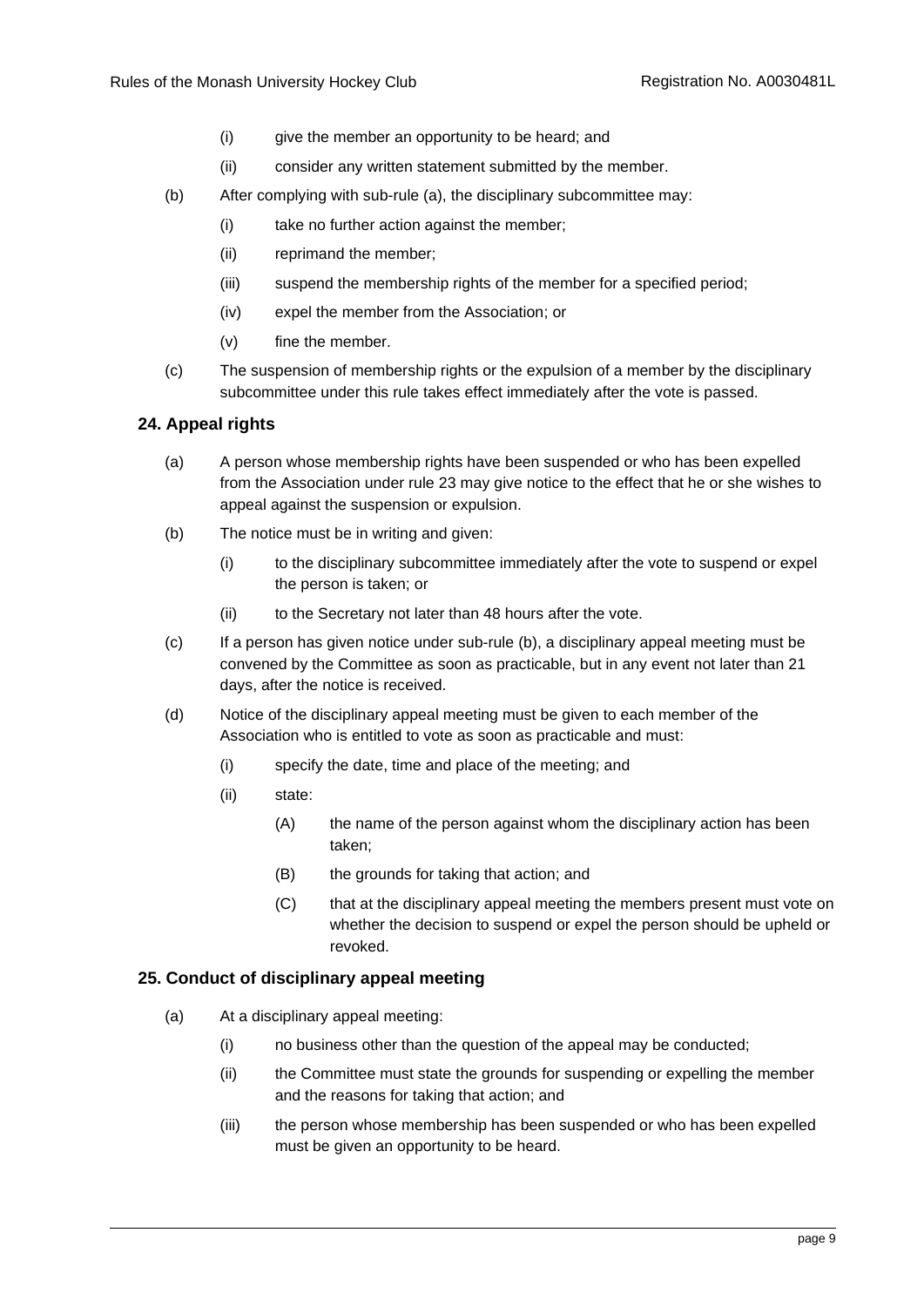- (b) After complying with sub-rule [\(a\),](#page-11-4) the members present and entitled to vote at the meeting must vote by secret ballot on the question of whether the decision to suspend or expel the person should be upheld or revoked.
- (c) A member may not vote by proxy at the meeting.
- (d) The decision is upheld if not less than three quarters of the members voting at the meeting vote in favour of the decision.

#### **Division 3 – Grievance Procedure**

## <span id="page-12-1"></span><span id="page-12-0"></span>**26. Application**

- (a) The grievance procedure set out in this Division applies to disputes under these Rules between:
	- (i) a member and another member;
	- (ii) a member and the Committee; or
	- (iii) a member and the Association.
- (b) A member must not initiate a grievance procedure in relation to a matter that is the subject of a disciplinary procedure until the disciplinary procedure has been completed.

#### <span id="page-12-2"></span>**27. Parties must attempt to resolve the dispute**

The parties to a dispute must attempt to resolve the dispute between themselves within 14 days of the dispute coming to the attention of each party.

#### <span id="page-12-3"></span>**28. Appointment of mediator**

- (a) If the parties to a dispute are unable to resolve the dispute between themselves within the time required by rule [27,](#page-12-2) the parties must within 10 days:
	- (i) notify the Committee of the dispute;
	- (ii) agree to or request the appointment of a mediator; and
	- (iii) attempt in good faith to settle the dispute by mediation.
- (b) The mediator must be:
	- (i) a person chosen by agreement between the parties; or
	- (ii) in the absence of agreement:
		- (A) if the dispute is between a member and another member, a person appointed by the Committee; or
		- (B) if the dispute is between a member and the Committee or the Association, a person appointed or employed by the Dispute Settlement Centre of Victoria.
- (c) A mediator appointed by the Committee may be a member or former member of the Association but in any case must not be a person who:
	- (i) has a personal interest in the dispute; or
	- (ii) is biased in favour of or against any party.

#### <span id="page-12-4"></span>**29. Mediation process**

(a) The mediator to the dispute, in conducting the mediation, must: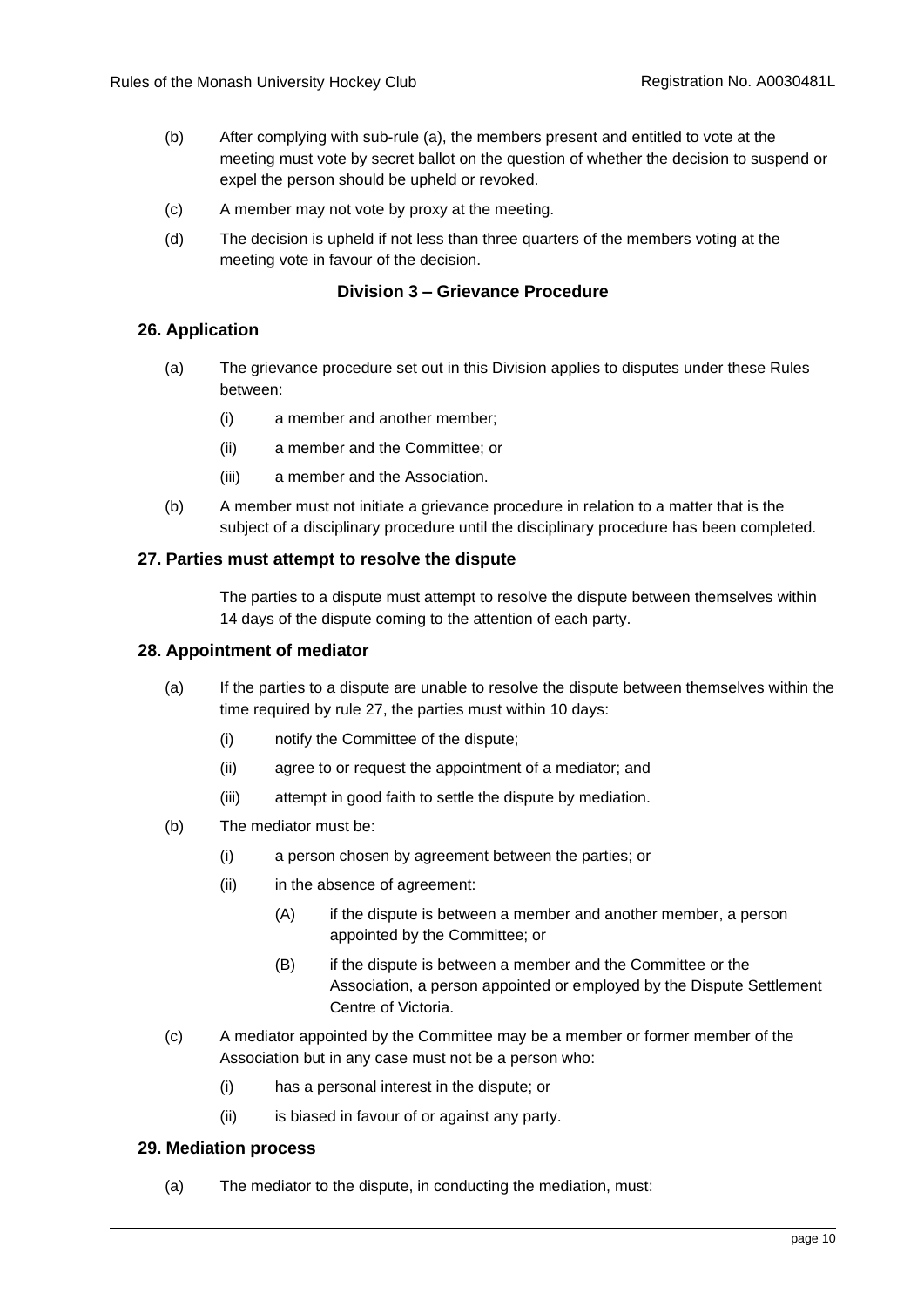- (i) give each party every opportunity to be heard;
- (ii) allow due consideration by all parties of any written statement submitted by any party; and
- (iii) ensure that natural justice is accorded to the parties throughout the mediation process.
- (b) The mediator must not determine the dispute.

## <span id="page-13-0"></span>**30. Failure to resolve dispute by mediation**

If the mediation process does not resolve the dispute, the parties may seek to resolve the dispute in accordance with the Act or otherwise at law.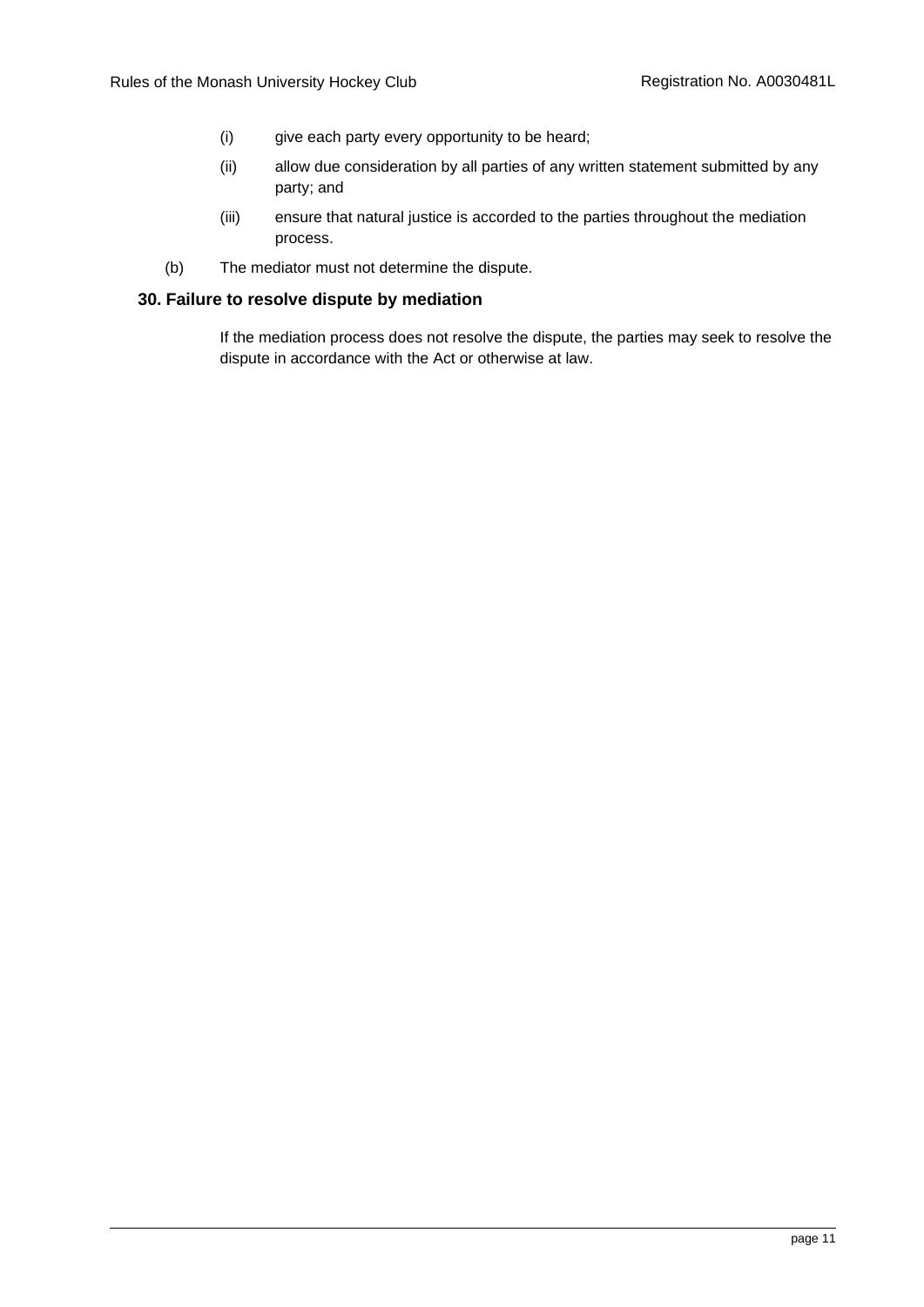# **PART 4 – GENERAL MEETINGS OF THE ASSOCIATION**

# <span id="page-14-4"></span><span id="page-14-1"></span><span id="page-14-0"></span>**31. Annual general meetings**

- (a) The Committee must convene an annual general meeting of the Association to be held within 5 months after the end of each financial year.
- (b) Despite sub-rule [\(a\),](#page-14-4) the Association may hold its first annual general meeting at any time within 18 months after its incorporation.
- (c) The committee may determine the date, time and place of the annual general meeting.
- <span id="page-14-6"></span>(d) The ordinary business of the annual general meeting is as follows:
	- (i) to confirm the minutes of the previous annual general meeting and of any special general meeting held since then;
	- (ii) to receive and consider:
		- (A) the annual report of the Committee on the activities of the Association during the preceding financial year; and
		- (B) the financial statements of the Association for the preceding financial year submitted by the Committee in accordance with Part 7 of the Act;
	- (iii) to elect the members of the Committee;
	- (iv) to confirm or vary the amounts (if any) of the annual subscription and joining fee; and
	- (v) to confirm or vary the benefit (if any) to be received by committee members for their work on the Committee.
- (e) The annual general meeting may also conduct any other business of which notice has been given in accordance with these Rules.

## <span id="page-14-2"></span>**32. Special general meetings**

- (a) Any general meeting of the Association, other than an annual general meeting or a disciplinary appeal meeting, is a special general meeting.
- (b) The Committee may convene a special general meeting whenever it thinks fit.
- (c) No business other than that set out in the notice under rule [34](#page-15-0) may be conducted at the meeting.

#### **Note**

General business may be considered at the meeting if it is included as an item for consideration in the notice under rule [34](#page-15-0) and the majority of members at the meeting agree.

## <span id="page-14-3"></span>**33. Special general meeting held at request of members**

- (a) The Committee must convene a special general meeting if a request to do so is made in accordance with sub-rule [\(b\)](#page-14-5) by at least 10% of the total number of members.
- <span id="page-14-5"></span>(b) A request for a special general meeting must:
	- (i) be in writing;
	- (ii) state the business to be considered at the meeting and any resolutions to be proposed;
	- (iii) include the names and signatures of the members requesting the meeting; and
	- (iv) be given to the Secretary.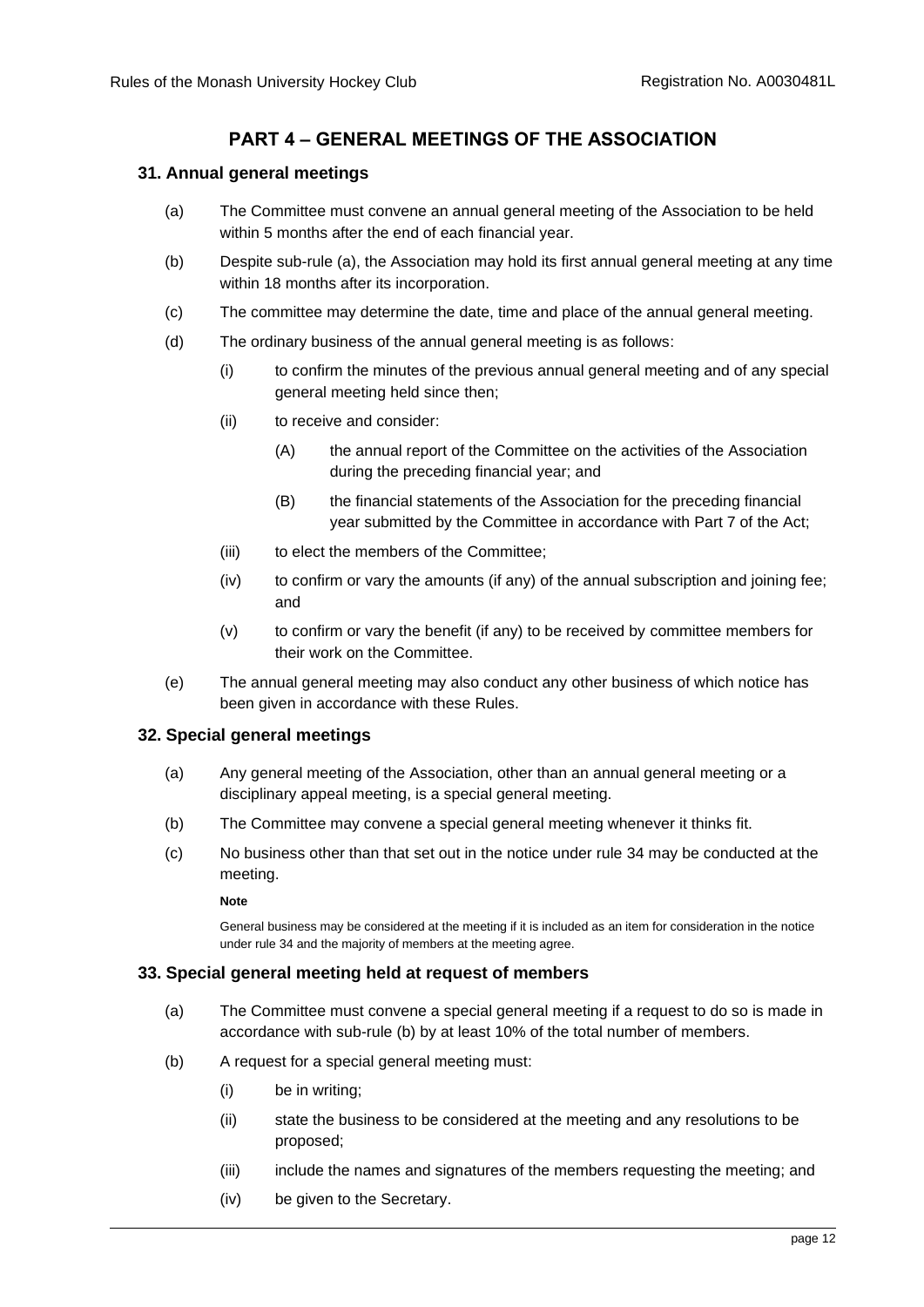- <span id="page-15-2"></span>(c) If the Committee does not convene a special general meeting within one month after the date on which the request is made, the members making the request (or any of them) may convene the special general meeting.
- (d) A special general meeting convened by members under sub-rule [\(c\):](#page-15-2)
	- (i) must be held within 3 months after the date on which the original request was made; and
	- (ii) may only consider the business stated in that request.
- (e) The Association must reimburse all reasonable expenses incurred by the members convening a special general meeting under sub-rule [\(c\).](#page-15-2)

#### <span id="page-15-0"></span>**34. Notice of general meetings**

- (a) The Secretary (or, in the case of a special general meeting convened under rule [1.1\(c\),](#page-15-2) the members convening the meeting) must give to each member of the Association:
	- (i) at least 21 days' notice of a general meeting if a special resolution is to be proposed at the meeting; or
	- (ii) at least 14 days' notice of a general meeting in any other case.
- (b) The notice must:
	- (i) specify the date, time and place of the meeting;
	- (ii) indicate the general nature of each item of business to be considered at the meeting; and
	- (iii) if a special resolution is to be proposed:
		- (A) state in full the proposed resolution; and
		- (B) state the intention to propose the resolution as a special resolution; and
		- (C) comply with rule [1.1\(e\).](#page-15-3)
- (c) This rule does not apply to a disciplinary appeal meeting.

#### **Note**

Rul[e 1.1\(d\)](#page-11-5) sets out the requirements for notice of a disciplinary appeal meeting.

## <span id="page-15-1"></span>**35. Proxies**

- (a) A member may appoint another member as his or her proxy to vote and speak on his or her behalf at a general meeting other than at a disciplinary appeal meeting.
- (b) The appointment of a proxy must be in writing and signed by the member making the appointment.
- (c) The member appointing the proxy may give specific directions as to how the proxy is to vote on his or her behalf, otherwise the proxy may vote on behalf of the member in any matter as he or she sees fit.
- (d) If the Committee has approved a form for the appointment of a proxy, the member may use any other form that clearly identifies the person appointed as the member's proxy and that has been signed by the member.
- <span id="page-15-3"></span>(e) Notice of a general meeting given to a member under rule [34](#page-15-0) must:
	- (i) state that the member may appoint another member as a proxy for the meeting; and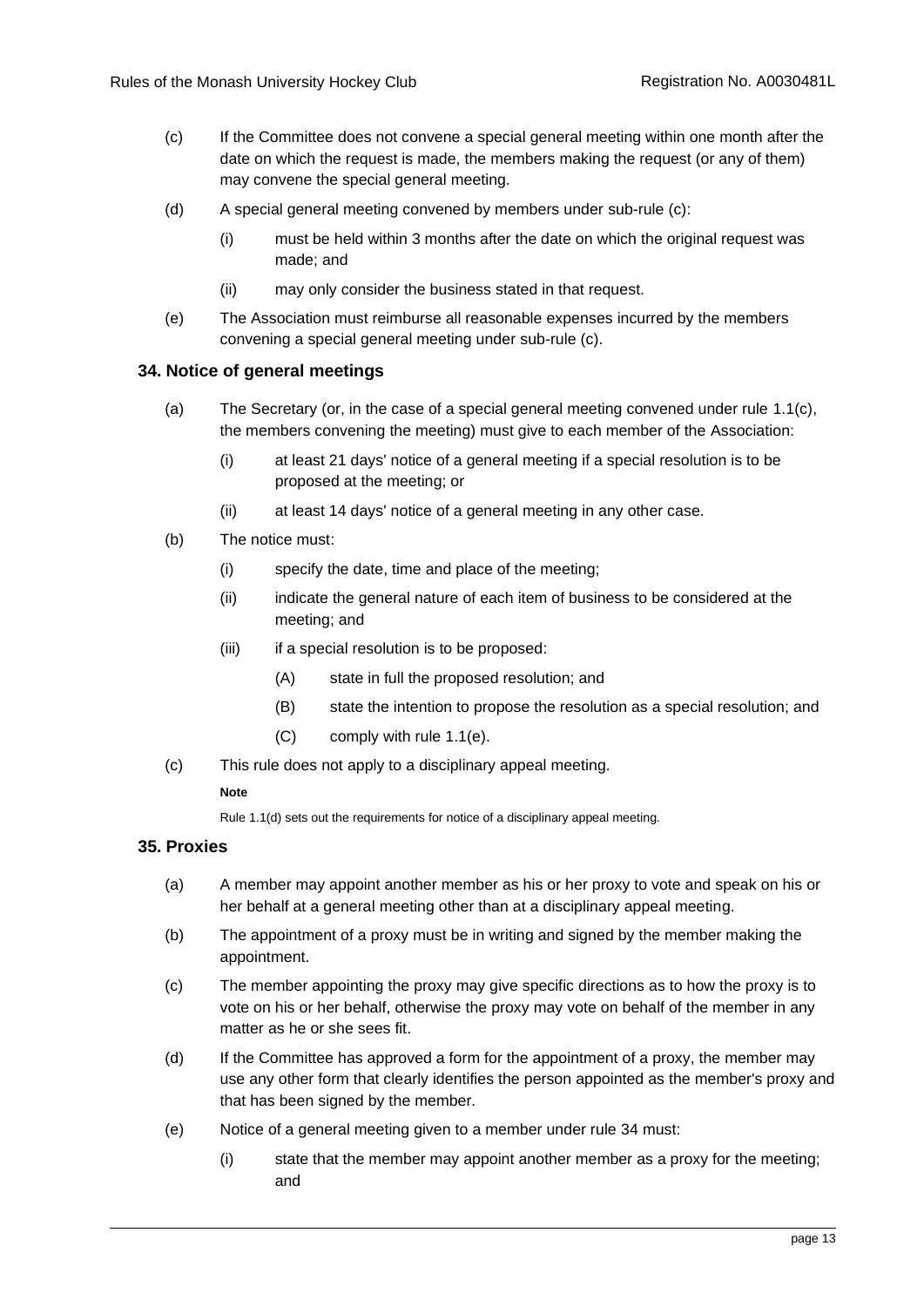- (ii) include a copy of any form that the Committee has approved for the appointment of a proxy.
- <span id="page-16-6"></span>(f) A form appointing a proxy must be given to the Chairperson of the meeting before or at the commencement of the meeting.
- (g) A form appointing a proxy sent by post or electronically is of no effect unless it is received by the Association no later than 24 hours before the commencement of the meeting.

# <span id="page-16-3"></span><span id="page-16-0"></span>**36. Use of technology**

- (a) A member not physically present at a general meeting may be permitted to participate in the meeting by the use of technology that allows that member and the members present at the meeting to clearly and simultaneously communicate with each other.
- (b) For the purposes of this Part, a member participating in a general meeting as permitted under sub-rule [\(a\)](#page-16-3) is taken to be present at the meeting and, if the member votes at the meeting, is taken to have voted in person.
- (c) Any use of technology by a member to participate in a general meeting is to be arranged by the member at no cost to the Association.

## <span id="page-16-1"></span>**37. Quorum at general meetings**

- (a) No business may be conducted at a general meeting unless a quorum of members is present.
- (b) The quorum for a general meeting is the presence (physically, by proxy or as allowed under rule [36\)](#page-16-0) of 15% of the members entitled to vote.
- (c) If a quorum is not present within 30 minutes after the notified commencement time of a general meeting:
	- (i) in the case of a meeting convened by, or at the request of, members under rule [33,](#page-14-3) the meeting must be dissolved;

#### **Note**

If a meeting convened by, or at the request of, members is dissolved under this sub-rule, the business that was to have been considered at the meeting is taken to have been dealt with. If members wish to have the business reconsidered at another special meeting, the members must make a new request under rul[e 33.](#page-14-3)

- <span id="page-16-4"></span>(ii) in any other case:
	- (A) the meeting must be adjourned to a date not more than 21 days after the adjournment; and
	- (B) notice of the date, time and place to which the meeting is adjourned must be given at the meeting and confirmed by written notice given to all members as soon as practicable after the meeting.
- (d) If a quorum is not present within 30 minutes after the time to which a general meeting has been adjourned under sub-rule [1.1\(c\)\(ii\),](#page-16-4) the members present at the meeting (if not fewer than 10) may proceed with the business of the meeting as if a quorum were present.

## <span id="page-16-5"></span><span id="page-16-2"></span>**38. Adjournment of general meeting**

(a) The Chairperson of a general meeting at which a quorum is present may, with the consent of a majority of members present at the meeting, adjourn the meeting to another time at the same place or at another place.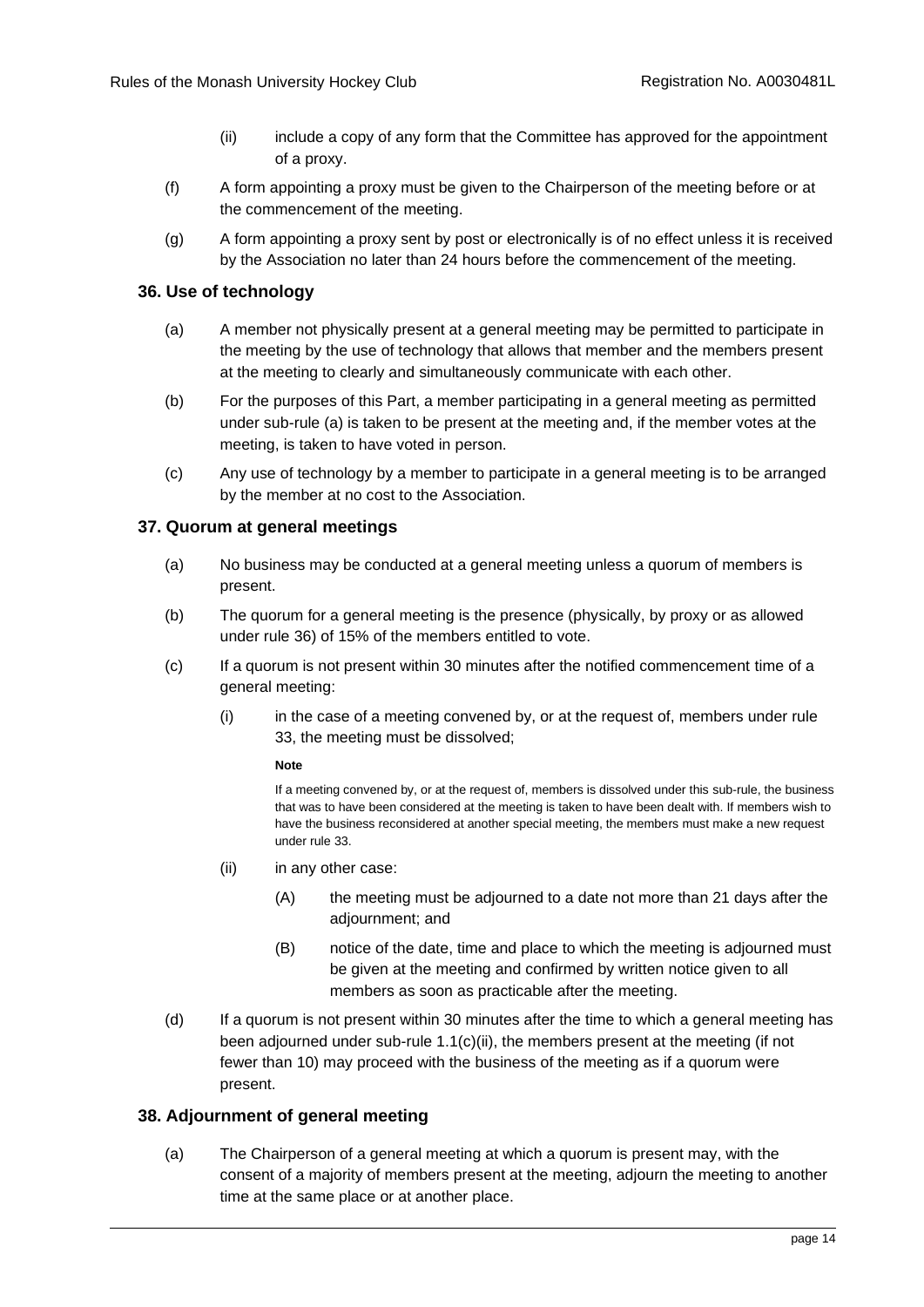- (b) Without limiting sub-rule [\(a\),](#page-16-5) a meeting may be adjourned:
	- (i) if there is insufficient time to deal with the business at hand; or
	- (ii) to give the members more time to consider an item of business.

#### **Example**

The members may wish to have more time to examine the financial statements submitted by the Committee at an annual general meeting.

- (c) No business may be conducted on the resumption of an adjourned meeting other than the business that remained unfinished when the meeting was adjourned.
- (d) Notice of the adjournment of a meeting under this rule is not required unless the meeting is adjourned for 14 days or more, in which case notice of the meeting must be given in accordance with rule [34.](#page-15-0)

## <span id="page-17-0"></span>**39. Voting at general meeting**

- (a) On any question arising at a general meeting:
	- (i) subject to sub-rule [\(c\),](#page-17-3) each member who is entitled to vote has one vote;
	- (ii) members may vote personally or by proxy; and
	- (iii) except in the case of a special resolution, the question must be decided on a majority of votes.
- (b) If votes are divided equally on a question, the Chairperson of the meeting has a second or casting vote.
- <span id="page-17-3"></span>(c) If the question is whether or not to confirm the minutes of a previous meeting, only members who were present at that meeting may vote.
- (d) This rule does not apply to a vote at a disciplinary appeal meeting conducted under rule [25.](#page-11-1)

## <span id="page-17-1"></span>**40. Special resolutions**

A special resolution is passed if not less than three quarters of the members voting at a general meeting (whether in person or by proxy) vote in favour of the resolution.

#### **Note**

In addition to certain matters specified in the Act, a special resolution is required:

- (a) to remove a non-ordinary committee member from office;
- (b) to alter these Rules, including changing the name or any of the purposes of the Association.

## <span id="page-17-2"></span>**41. Determining whether resolution carried**

- (a) Subject to sub-rule [\(b\),](#page-17-4) the Chairperson of a general meeting may, on the basis of a show of hands, declare that a resolution has been:
	- (i) carried;
	- (ii) carried unanimously;
	- (iii) carried by a particular majority; or
	- (iv) lost,

and an entry to that effect in the minutes of the meeting is conclusive proof of that fact.

<span id="page-17-4"></span>(b) If a poll (where votes are cast in writing) is demanded by three or more members on any question: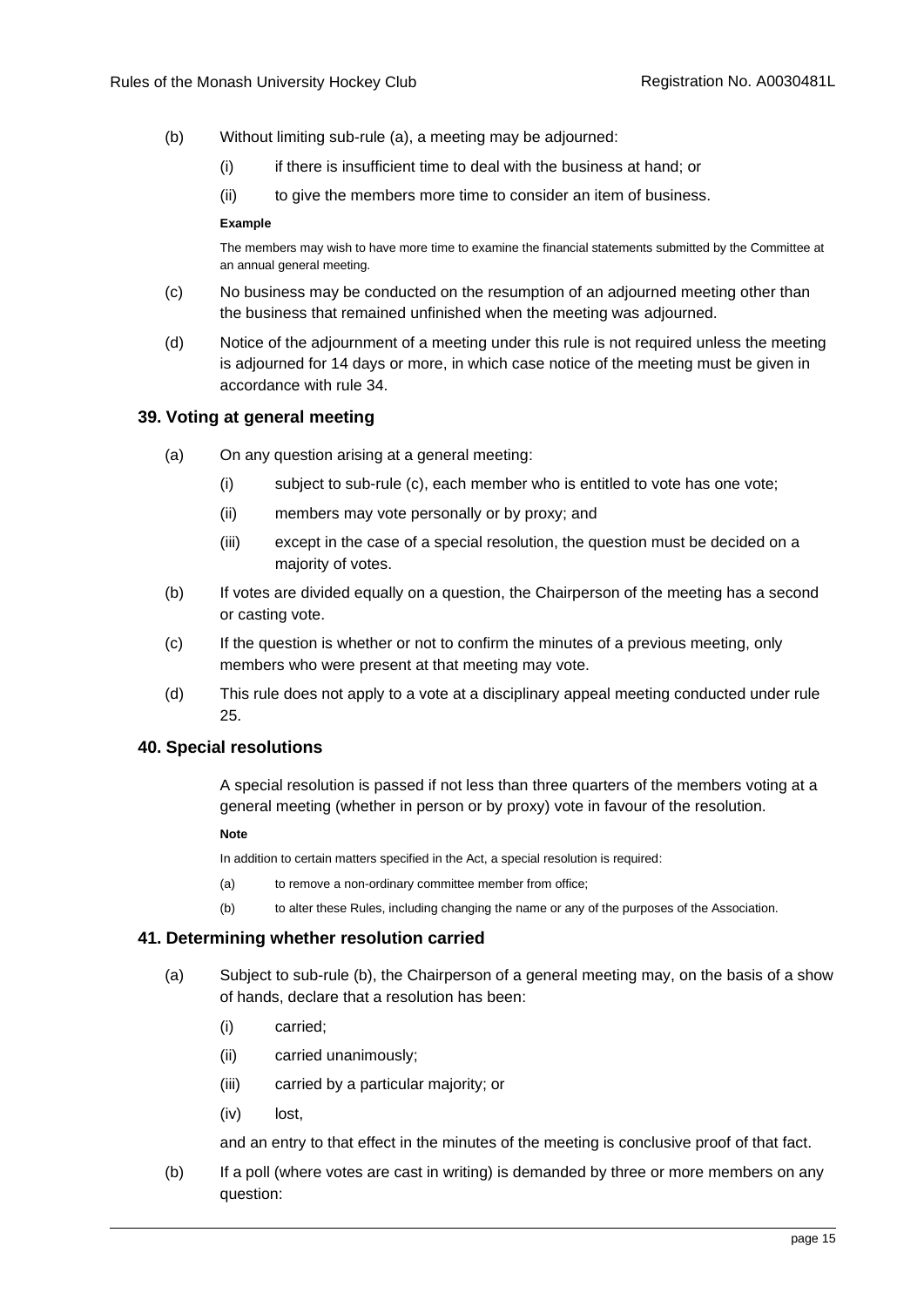- (i) the poll must be taken at the meeting in the manner determined by the Chairperson of the meeting; and
- (ii) the Chairperson must declare the result of the resolution on the basis of the poll.
- (c) A poll demanded on the election of the Chairperson or on a question of an adjournment must be taken immediately.
- (d) A poll demanded on any other question must be taken before the close of the meeting at a time determined by the Chairperson.

#### <span id="page-18-0"></span>**42. Minutes of general meeting**

- (a) The Committee must ensure that minutes are taken and kept of each general meeting.
- (b) The minutes must record the business considered at the meeting, any resolution on which a vote is taken and the result of the vote.
- (c) In addition, the minutes of each annual general meeting must include:
	- (i) the names of the members attending the meeting;
	- (ii) proxy forms given to the Chairperson of the meeting under rule [1.1\(f\);](#page-16-6)
	- (iii) the financial statements submitted to the members in accordance with rule [1.1\(d\)\(ii\);](#page-14-6)
	- (iv) the certificate signed by two committee members certifying that the financial statements give a true and fair view of the financial position and performance of the Association; and
	- (v) any audited accounts and auditor's report or report of a review accompanying the financial statements that are required under the Act.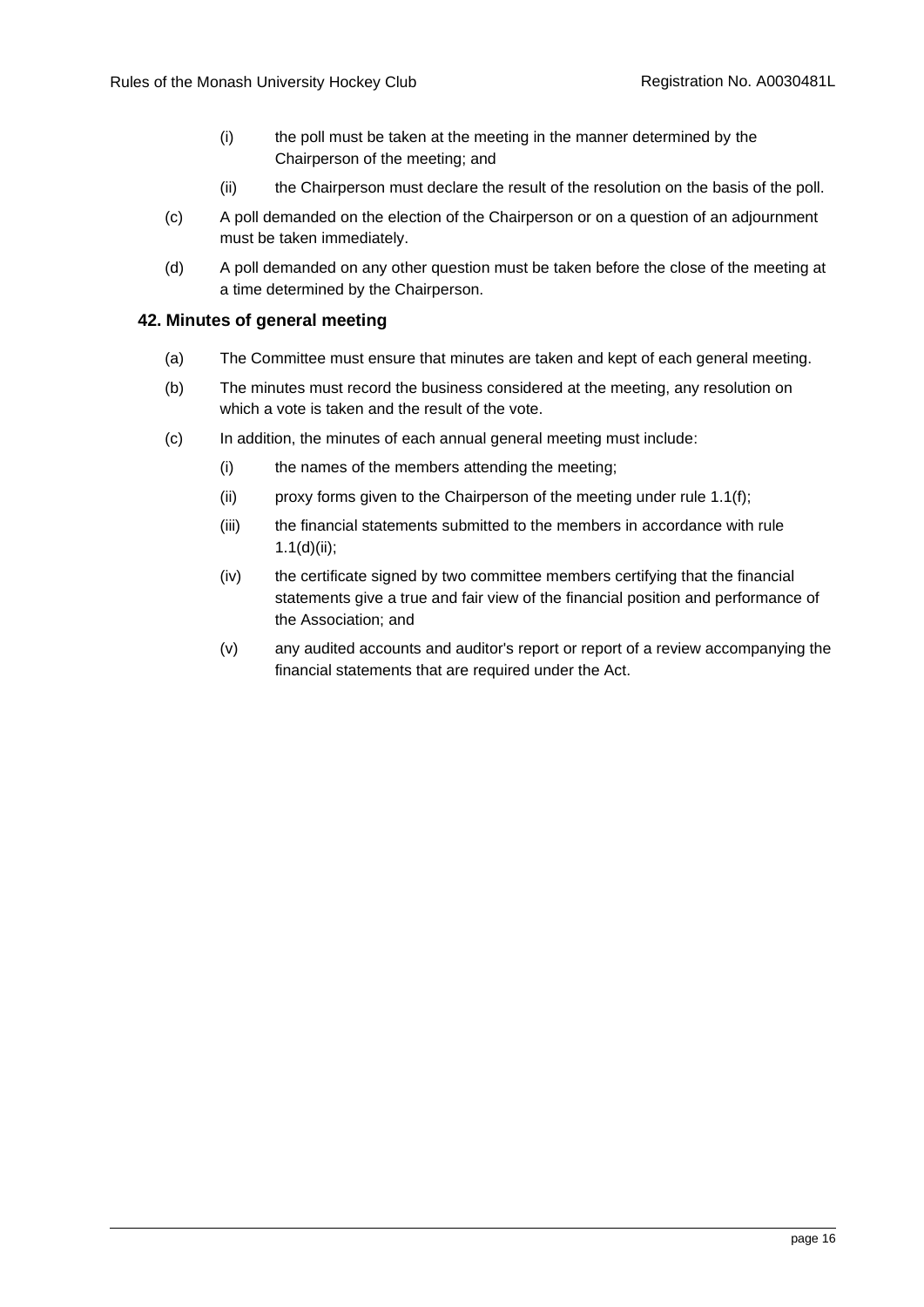# **PART 5 – COMMITTEE**

# **Division 1 – Powers of Committee**

## <span id="page-19-2"></span><span id="page-19-1"></span><span id="page-19-0"></span>**43. Role and powers**

- (a) The business of the Association must be managed by or under the direction of a Committee.
- (b) The Committee may exercise all the powers of the Association except those powers that these Rules or the Act require to be exercised by general meetings of the members of the Association.
- (c) The Committee may:
	- (i) appoint and remove staff;
	- (ii) establish subcommittees consisting of members with terms of reference it considers appropriate.

# <span id="page-19-3"></span>**44. Delegation**

- (a) The Committee may delegate to a member of the Committee, a subcommittee or staff, any of its powers and functions other than:
	- (i) this power of delegation; or
	- (ii) a duty imposed on the Committee by the Act or any other law.
- (b) The delegation must be in writing and may be subject to the conditions and limitations the Committee considers appropriate.
- (c) The Committee may, in writing, revoke a delegation wholly or in part.

## **Division 2 – Composition of Committee and Duties of Members**

## <span id="page-19-5"></span><span id="page-19-4"></span>**45. Composition of committee**

- (a) The Committee consists of
	- (i) a President;
	- (ii) One or more Vice-Presidents;
	- (iii) a Secretary;
	- (iv) a Treasurer; and
	- (v) ordinary members (if any) elected under rule [54.](#page-22-0)
- (b) The immediate past president may be an *ex-officio* member of the Committee. The position is a non-voting position.
- (c) Meets the requirements of the Monash University Affiliation Agreement as defined from time to time.

## <span id="page-19-6"></span>**46. General duties**

- (a) As soon as practicable after being elected or appointed to the Committee, each committee member must become familiar with these Rules and the Act.
- (b) The Committee is collectively responsible for ensuring that the Association complies with the Act and that individual members of the Committee comply with these Rules.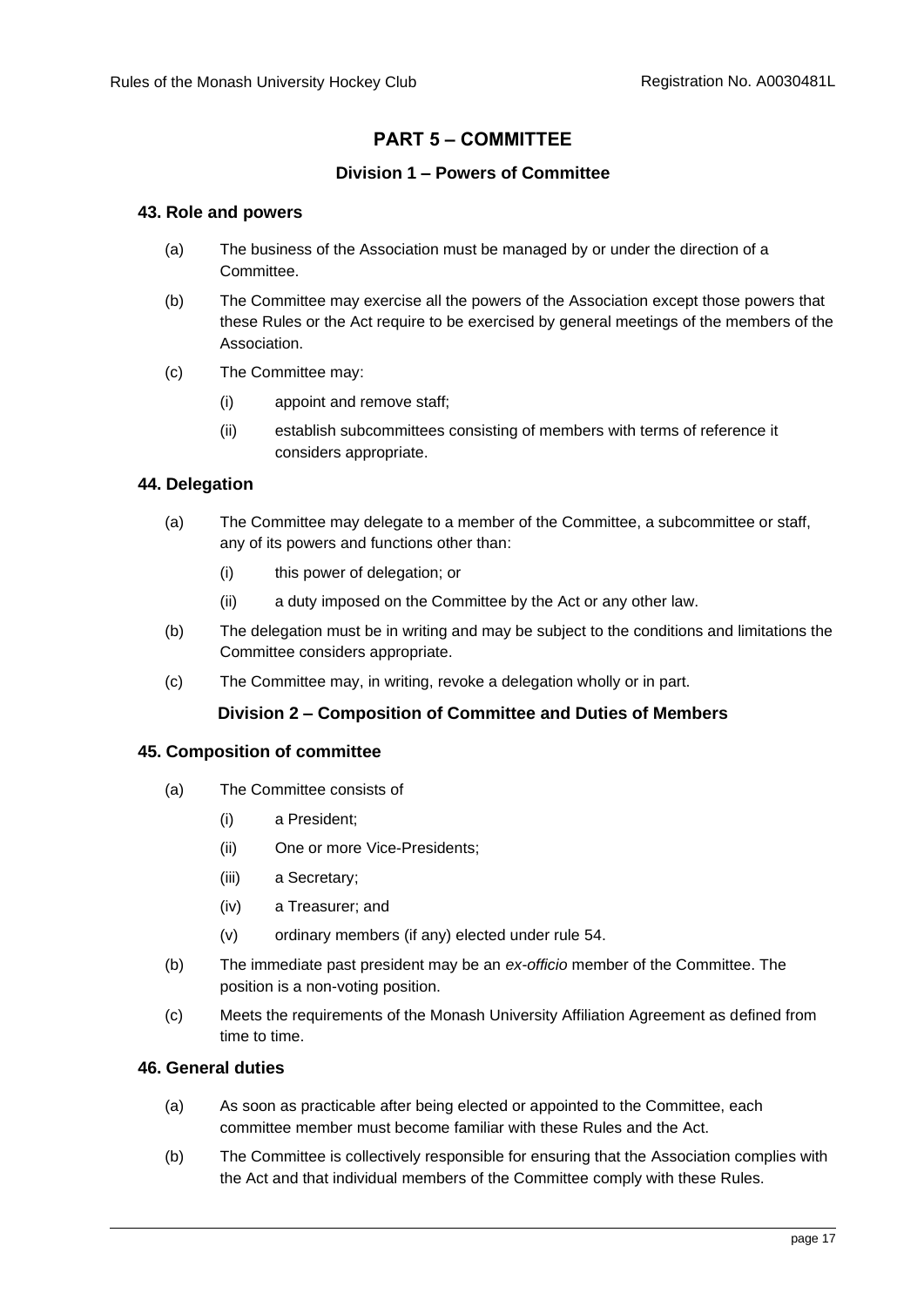- (c) Committee members must exercise their powers and discharge their duties with reasonable care and diligence.
- (d) Committee members must exercise their powers and discharge their duties:
	- (i) in good faith in the best interests of the Association; and
	- (ii) for a proper purpose.
- (e) Committee members and former committee members must not make improper use of:
	- (i) their position; or
	- (ii) information acquired by virtue of holding their position:

so as to gain an advantage for themselves or any other person or to cause detriment to the Association.

#### **Note**

See also Division 3 of Part 6 of the Act which sets out the general duties of the office holders of an incorporated association.

(f) In addition to any duties imposed by these Rules, a committee member must perform any other duties imposed from time to time by resolution at a general meeting.

#### <span id="page-20-0"></span>**47. President and Vice-President**

- (a) Subject to sub-rule [\(b\),](#page-20-2) the President or, in the President's absence, a Vice-President is the Chairperson for any general meetings and for any committee meetings.
- <span id="page-20-2"></span>(b) If the President and all Vice-Presidents are absent, or are unable to preside, the Chairperson of the meeting must be:
	- (i) in the case of a general meeting, a member elected by the other members present; or
	- (ii) in the case of a committee meeting, a committee member elected by the other committee members present.

#### <span id="page-20-1"></span>**48. Secretary**

(a) The Secretary must perform any duty or function required under the Act to be performed by the secretary of an incorporated association.

#### **Example**

Under the Act, the secretary of an incorporated association is responsible for lodging documents of the association with the Registrar.

- (b) The Secretary must:
	- (i) maintain the register of members in accordance with rule [19;](#page-9-3)
	- (ii) keep custody of the common seal (if any) of the Association and, except for the financial records referred to in rule [1.1\(c\),](#page-27-5) all books, documents and securities of the Association in accordance with rules [73](#page-29-1) and [76;](#page-29-4)
	- (iii) subject to the Act and these Rules, provide members with access to the register of members, the minutes of general meetings and other books and documents; and
	- (iv) perform any other duty or function imposed on the Secretary by these Rules.
- (c) The Secretary must give to the Registrar notice of his or her appointment within 14 days after the appointment.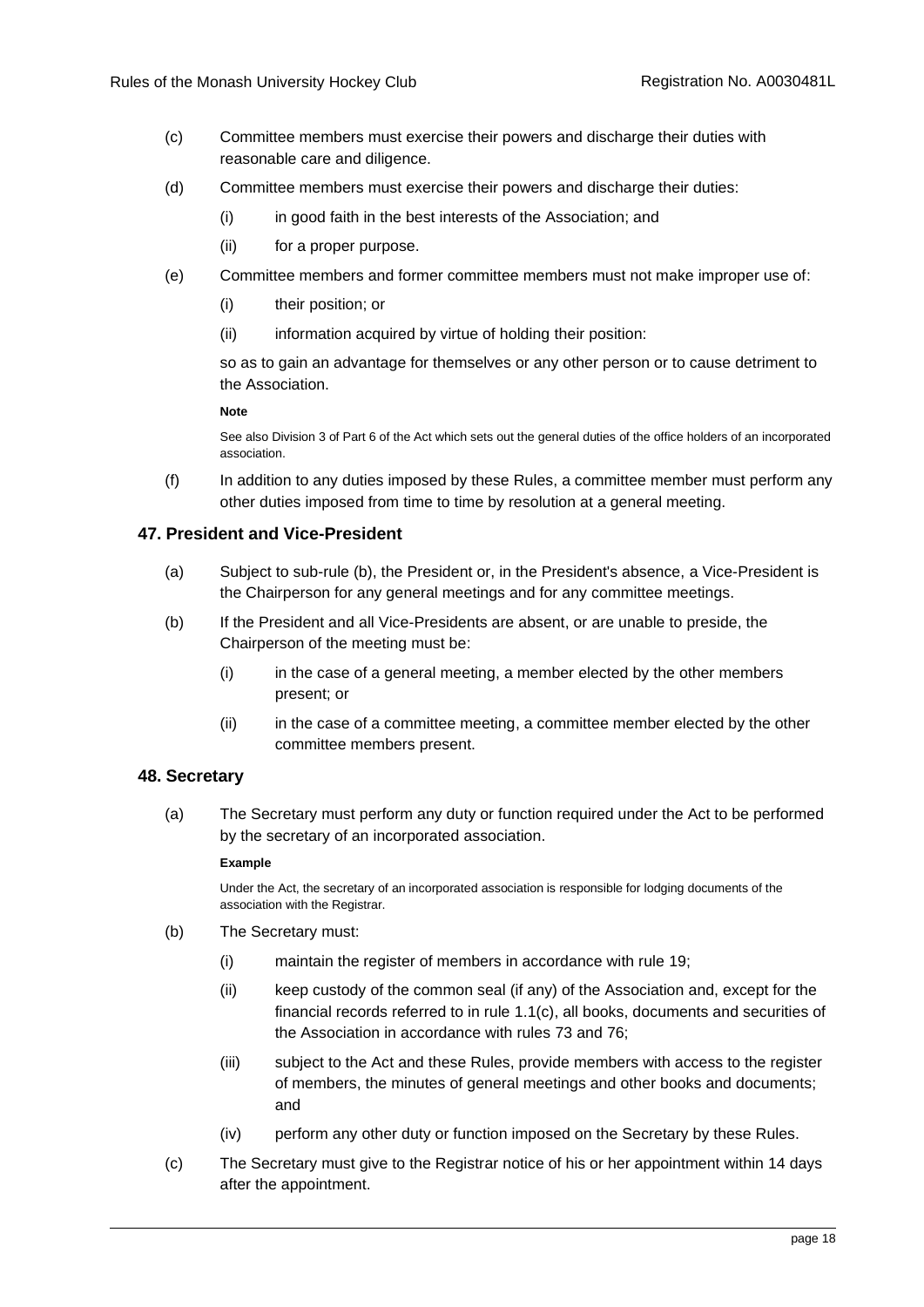# <span id="page-21-0"></span>**49. Treasurer**

- (a) The Treasurer must:
	- (i) receive all moneys paid to or received by the Association and issue receipts for those moneys in the name of the Association; and
	- (ii) ensure that all moneys received are paid into the account of the Association within 7 working days after receipt; and
	- (iii) make any payments authorised by the Committee or by a general meeting of the Association from the Association's funds; and
	- (iv) ensure cheques are signed by at least 2 committee members.
- (b) The Treasurer must:
	- (i) ensure that the financial records of the Association are kept in accordance with the Act; and
	- (ii) coordinate the preparation of the financial statements of the Association and their certification by the Committee prior to their submission to the annual general meeting of the Association.
- (c) The Treasurer must ensure that at least one other committee member has access to the accounts and financial records of the Association.

# **Division 3 – Election of Committee Members and Tenure of Office**

## <span id="page-21-2"></span><span id="page-21-1"></span>**50. Who is eligible to be a committee member**

A member is eligible to be elected or appointed as a committee member if the member:

- (i) is 18 years or over; and
- (ii) is entitled to vote at a general meeting.

## <span id="page-21-3"></span>**51. Positions to be declared vacant**

- (a) This rule applies to:
	- (i) the first annual general meeting of the Association after its incorporation; or
	- (ii) any subsequent annual general meeting of the Association, after the annual report and financial statements of the Association have been received.
- (b) The Chairperson of the meeting must declare all positions on the Committee vacant and hold elections for those positions in accordance with rules [52](#page-21-4) t[o 55.](#page-22-1)

# <span id="page-21-4"></span>**52. Nominations**

- (a) Prior to the election of each position, the Chairperson of the meeting must call for nominations to fill that position.
- (b) An eligible member of the Association may:
	- (i) nominate himself or herself; or
	- (ii) with the member's consent, be nominated by another member.
- (c) A member who is nominated for a position and fails to be elected to that position may be nominated for any other position for which an election is yet to be held.

# <span id="page-21-5"></span>**53. Election of President etc.**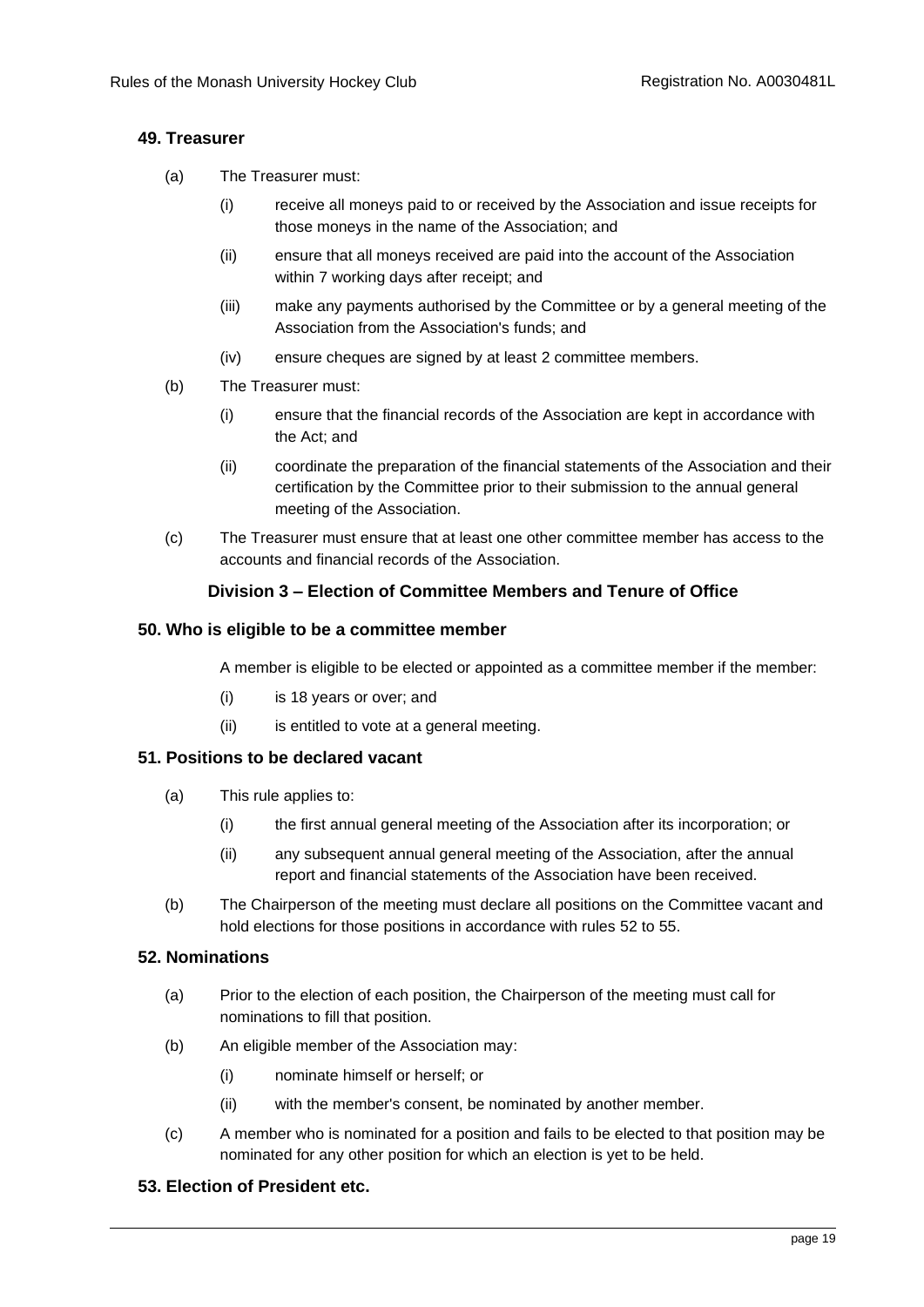- (a) At the annual general meeting, separate elections must be held for each of the following positions:
	- (i) President;
	- (ii) Vice-President(s);
	- (iii) Secretary;
	- (iv) Treasurer.
- (b) If only one member is nominated for the position, the Chairperson of the meeting must declare the member elected to the position.
- (c) If more than one member is nominated, a ballot must be held in accordance with rule [55.](#page-22-1)
- (d) On his or her election, the new President may take over as Chairperson of the meeting.

## <span id="page-22-0"></span>**54. Election of ordinary members**

- (a) The annual general meeting must by resolution decide the number of ordinary members of the Committee (if any) it wishes to hold office for the next year.
- (b) A single election may be held to fill all of those positions.
- (c) If the number of members nominated for the position of ordinary committee member is less than or equal to the number to be elected, the Chairperson of the meeting must declare each of those members to be elected to the position.
- (d) If the number of members nominated exceeds the number to be elected, a ballot must be held in accordance with rule [55.](#page-22-1)

## <span id="page-22-1"></span>**55. Ballot**

- (a) If a ballot is required for the election for a position, the Chairperson of the meeting must appoint a member to act as returning officer to conduct the ballot.
- (b) The returning officer must not be a member nominated for the position.
- (c) Before the ballot is taken, each candidate may make a short speech in support of his or her election.
- <span id="page-22-4"></span>(d) The election must be by secret ballot.
- (e) The returning officer must give a blank piece of paper to:
	- (i) each member present in person; and
	- (ii) each proxy appointed by a member.

#### **Example**

If a member has been appointed the proxy of 5 other members, the member must be given 6 ballot papers, one for the member and one each for the other members.

- (f) If the ballot is for a single position, the voter must write on the ballot paper the name of the candidate for whom they wish to vote.
- <span id="page-22-2"></span> $(g)$  If the ballot is for more than one position:
	- (i) the voter must write on the ballot paper the name of each candidate for whom they wish to vote and the corresponding position;
	- (ii) the voter must not write the names of more candidates than the number to be elected.
- <span id="page-22-3"></span> $(h)$  Ballot papers that do not comply with sub-rule  $(g)(ii)$  $(g)(ii)$  are not to be counted.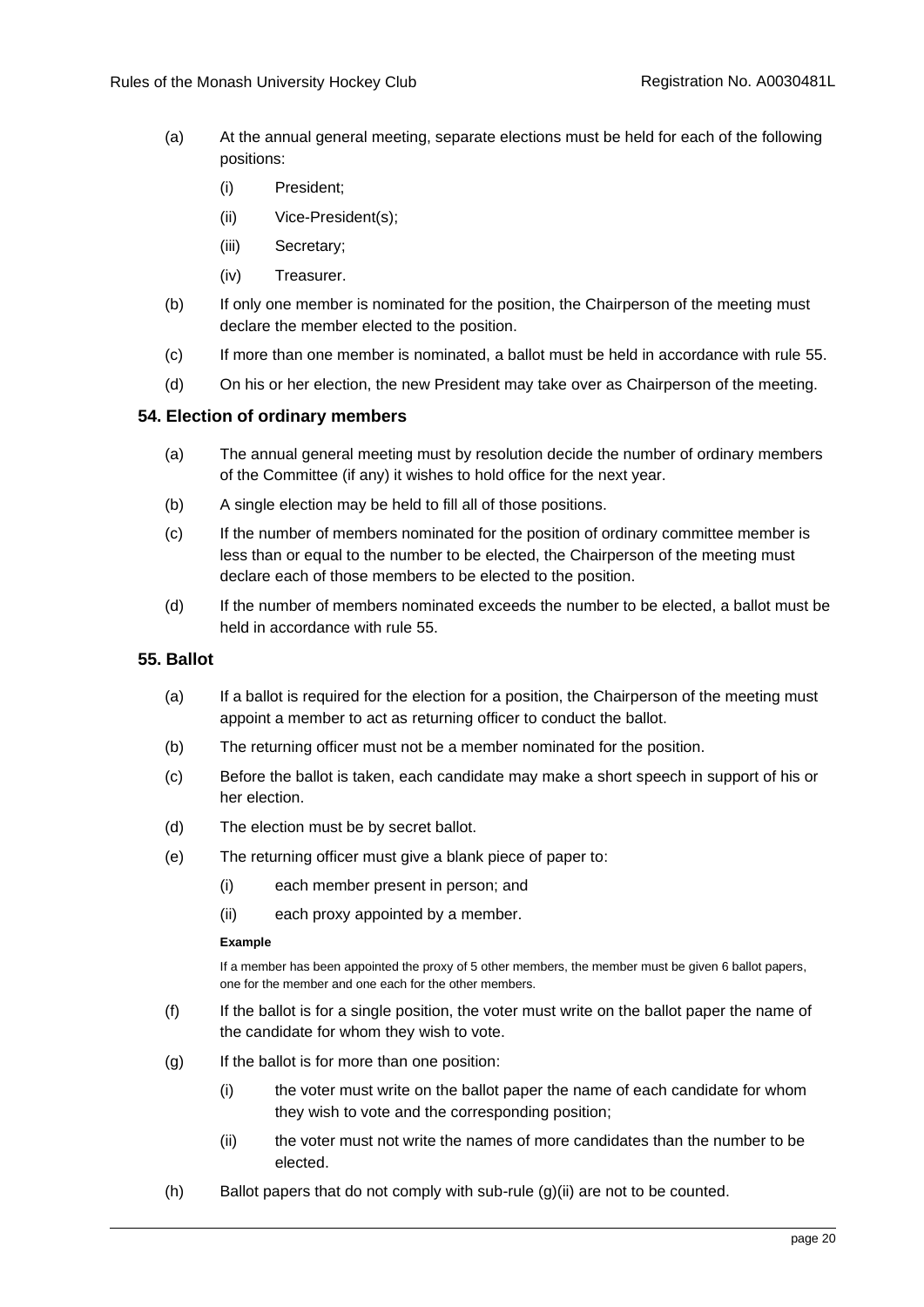- (i) Each ballot paper on which the name of a candidate has been written counts as one vote for that candidate.
- <span id="page-23-3"></span>(j) The returning officer must declare elected the candidate or, in the case of an election for more than one position, the candidates who received the most votes.
- (k) If the returning officer is unable to declare the result of an election under sub-rule [\(j\)](#page-23-3) because 2 or more candidates received the same number of votes, the returning officer must:
	- (i) conduct a further election for the position in accordance with sub-rules [\(d\)](#page-22-4) to [\(j\)](#page-23-3) to decide which of those candidates is to be elected; or
	- (ii) with the agreement of those candidates, decide by lot which of them is to be elected.

#### **Examples**

The choice of candidate may be decided by the toss of a coin, drawing straws or drawing a name out of a hat.

# <span id="page-23-0"></span>**56. Term of office**

- (a) Subject to sub-rule [\(c\)](#page-23-4) and rule [57,](#page-23-1) a committee member holds office until the positions of the Committee are declared vacant at the next annual general meeting.
- (b) A committee member may be re-elected.
- <span id="page-23-5"></span><span id="page-23-4"></span>(c) A general meeting of the Association may:
	- (i) by special resolution remove a committee member from office; and
	- (ii) elect an eligible member of the Association to fill the vacant position in accordance with this Division.
- (d) A member who is the subject of a proposed special resolution under sub-rule [\(c\)](#page-23-4)[\(i\)](#page-23-5) may make representations in writing to the Secretary or President of the Association (not exceeding a reasonable length) and may request that the representations be provided to the members of the Association.
- (e) The Secretary or the President may give a copy of the representations to each member of the Association or, if they are not so given, the member may require that they be read out at the meeting at which the special resolution is to be proposed.

## <span id="page-23-1"></span>**57. Vacation of office**

- (a) A committee member may resign from the Committee by written notice addressed to the Committee.
- (b) A person ceases to be a committee member if he or she:
	- (i) ceases to be a member of the Association; or
	- (ii) fails to attend 3 consecutive committee meetings (other than special or urgent committee meetings) without leave of absence under rule [68;](#page-26-1) or
	- (iii) otherwise ceases to be a committee member by operation of section 78 of the Act.

#### **Note**

A Committee member may not hold the office of secretary if they do not reside in Australia.

## <span id="page-23-2"></span>**58. Filling casual vacancies**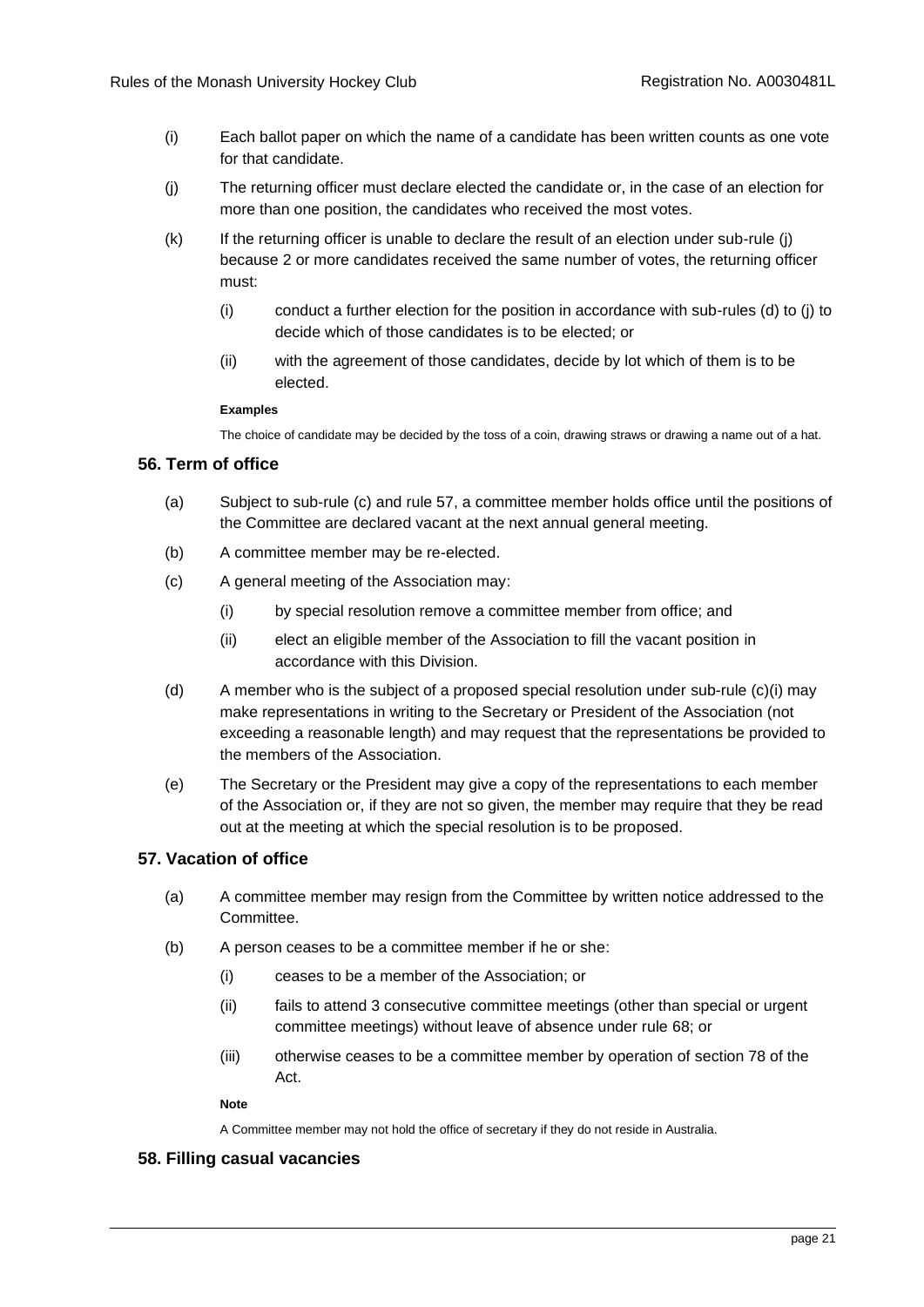- (a) The Committee may appoint an eligible member of the Association to fill a position on the Committee that:
	- (i) has become vacant under rule [57;](#page-23-1) or
	- (ii) was not filled by election at the last annual general meeting.
- (b) If the position of Secretary becomes vacant, the Committee must appoint a member to the position within 14 days after the vacancy arises.
- (c) Rule [56](#page-23-0) applies to any committee member appointed by the Committee under sub-rule (a) or (b).
- (d) The Committee may continue to act despite any vacancy in its membership.

# **Division 4 – Meetings of Committee**

## <span id="page-24-1"></span><span id="page-24-0"></span>**59. Meetings of committee**

- (a) The Committee must meet at least 4 times in each year at the dates, times and places determined by the Committee.
- (b) The date, time and place of the first committee meeting must be determined by the members of the Committee as soon as practicable after the annual general meeting of the Association at which the members of the Committee were elected.
- (c) Executive committee meetings may be convened by the President and must include 4 other members of the Committee.

## <span id="page-24-2"></span>**60. Notice of meetings**

- (a) Notice of each committee meeting must be given to each committee member no later than 7 days before the date of the meeting.
- (b) Notice may be given of more than one committee meeting at the same time.
- (c) The notice must state the date, time and place of the meeting.
- (d) If an executive committee meeting is convened, the notice must include the general nature of the business to be conducted.
- (e) The only business that may be conducted at the meeting is the business for which the meeting is convened.

## <span id="page-24-3"></span>**61. Urgent meetings**

- (a) In cases of urgency, a meeting can be held without notice being given in accordance with rule [60](#page-24-2) provided that as much notice as practicable is given to each committee member by the quickest means practicable.
- (b) Any resolution made at the meeting must be passed by an absolute majority of the Committee.
- (c) The only business that may be conducted at an urgent meeting is the business for which the meeting is convened.

# <span id="page-24-4"></span>**62. Procedure and order of business**

- (a) The procedure to be followed at a meeting of a Committee must be determined from time to time by the Committee.
- (b) The order of business may be determined by the members present at the meeting.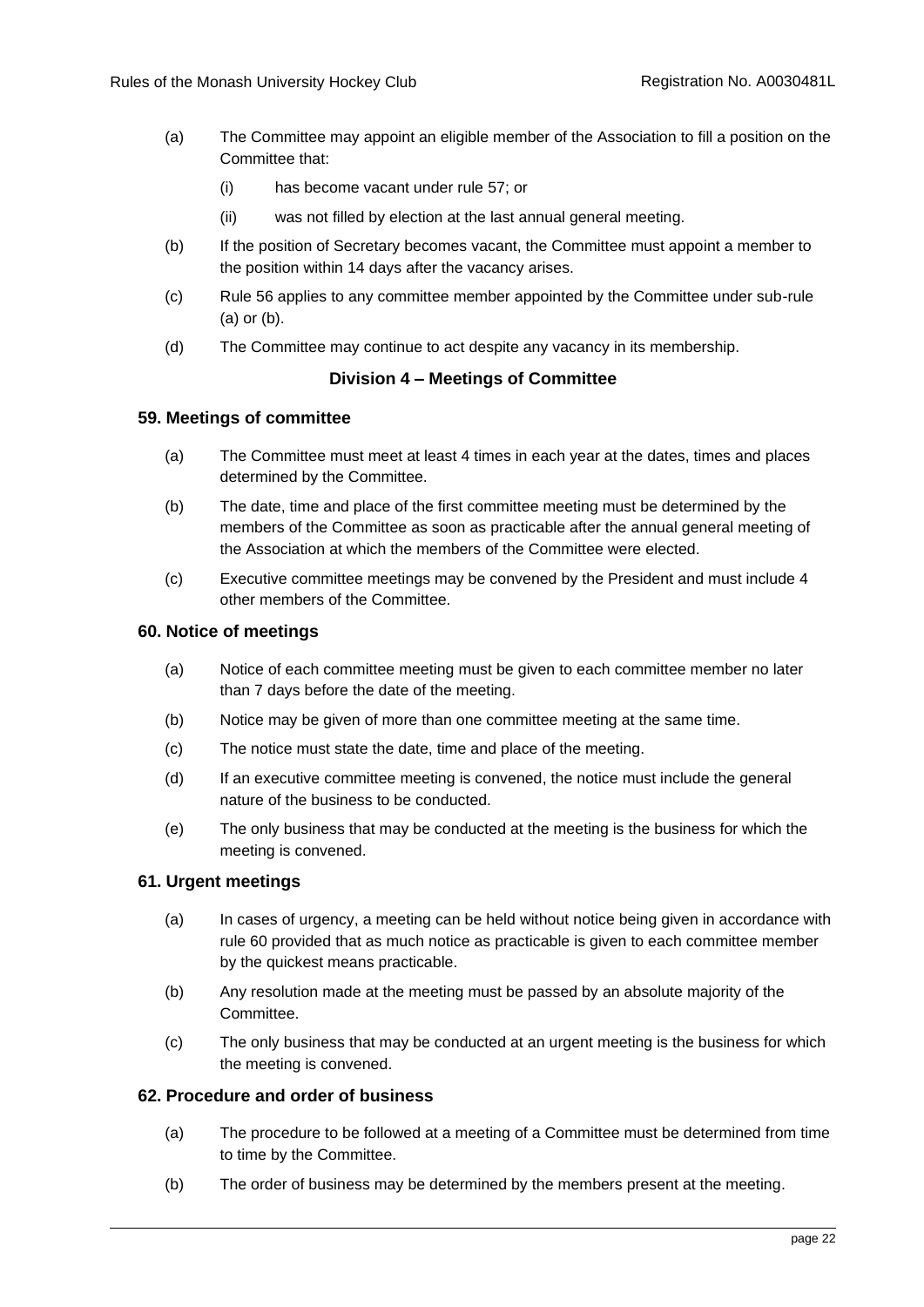# <span id="page-25-0"></span>**63. Use of technology**

- (a) A committee member who is not physically present at a committee meeting may participate in the meeting by the use of technology that allows that committee member and the committee members present at the meeting to clearly and simultaneously communicate with each other.
- (b) For the purposes of this Part, a committee member participating in a committee meeting as permitted under sub-rule (a) is taken to be present at the meeting and, if the member votes at the meeting, is taken to have voted in person.
- (c) Any use of technology by a committee member to participate in a general meeting is to be arranged by the committee member at no cost to the Association.

## <span id="page-25-1"></span>**64. Quorum**

- (a) No business may be conducted at a Committee meeting unless a quorum is present.
- (b) The quorum for a committee meeting is the presence (in person or as allowed under rule [63\)](#page-25-0) of a majority of the committee members holding office.
- (c) The quorum for an executive committee meeting is the presence (in person or as allowed under rule [63\)](#page-25-0) of at least 75% of the executive committee.
- (d) If a quorum is not present within 30 minutes after the notified commencement time of a committee meeting:
	- (i) in the case of a special meeting, the meeting lapses;
	- (ii) in any other case, the meeting must be adjourned to a date no later than 14 days after the adjournment and notice of the time, date and place to which the meeting is adjourned must be given in accordance with rule [60.](#page-24-2)

## <span id="page-25-2"></span>**65. Voting**

- (a) On any question arising at a committee meeting, each committee member present at the meeting has one vote.
- (b) A motion is carried if a majority of committee members present at the meeting vote in favour of the motion.
- (c) Sub-rule (b) does not apply to any motion or question which is required by these Rules to be passed by an absolute majority of the Committee.
- (d) If votes are divided equally on a question, the Chairperson of the meeting has a second or casting vote.
- (e) Voting by proxy is not permitted.

## <span id="page-25-3"></span>**66. Conflict of interest**

- (a) A committee member who has a material personal interest in a matter being considered at a committee meeting must disclose the nature and extent of that interest to the Committee.
- (b) The member:
	- (i) must not be present while the matter is being considered at the meeting; and
	- (ii) must not vote on the matter.
	- **Note**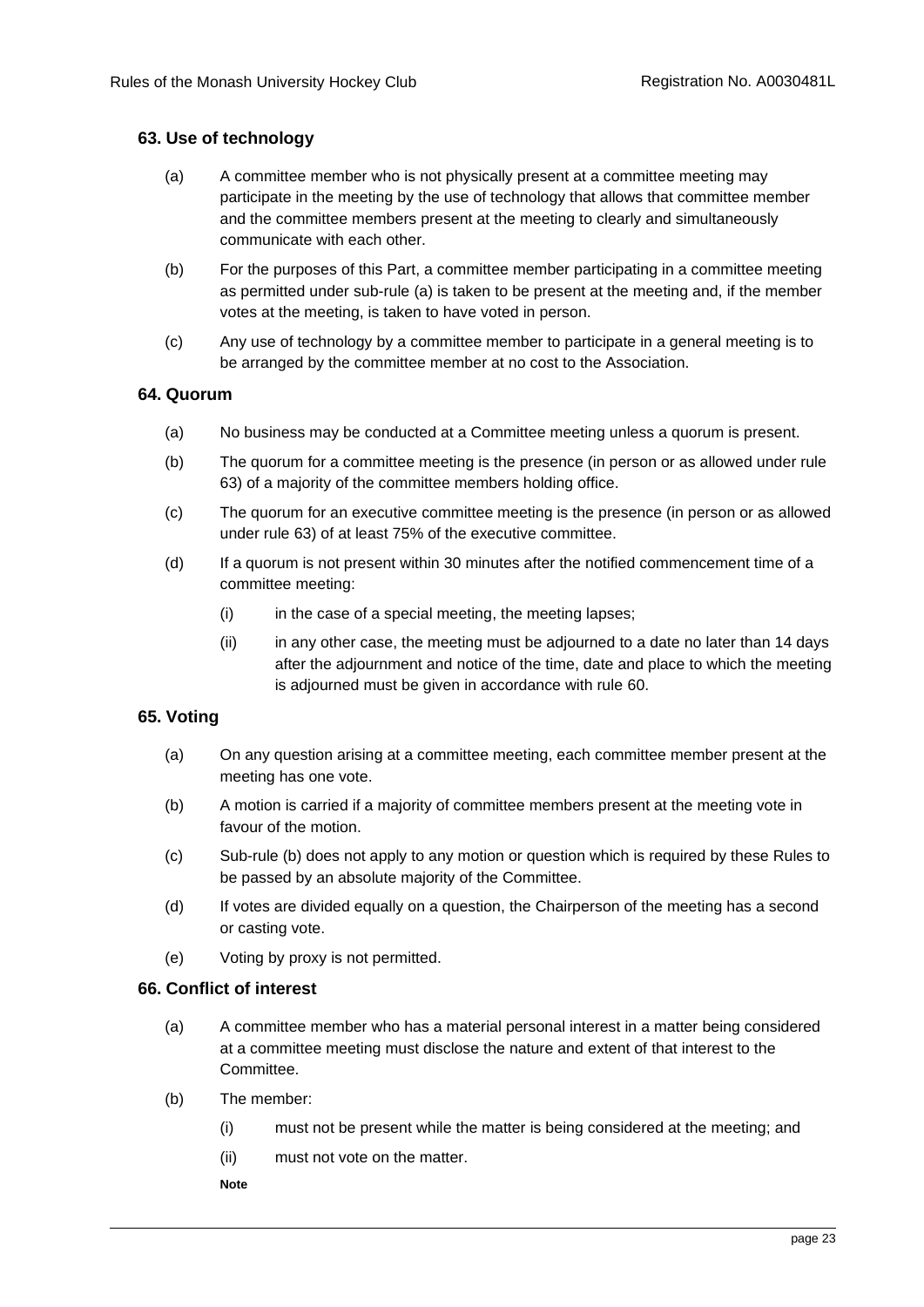Under section 81(3) of the Act, if there are insufficient committee members to form a quorum because a member who has a material personal interest is disqualified from voting on a matter, a general meeting may be called to deal with the matter.

- (c) This rule does not apply to a material personal interest:
	- (i) that exists only because the member belongs to a class of persons for whose benefit the Association is established; or
	- (ii) that the member has in common with all, or a substantial proportion of, the members of the Association.

#### <span id="page-26-0"></span>**67. Minutes of meeting**

- (a) The Committee must ensure that minutes are taken and kept of each committee meeting.
- (b) The minutes must record the following:
	- (i) the names of the members in attendance at the meeting;
	- (ii) the business considered at the meeting;
	- (iii) any resolution on which a vote is taken and the result of the vote;
	- (iv) any material personal interest disclosed under rule [66.](#page-25-3)

#### <span id="page-26-1"></span>**68. Leave of absence**

- (a) The Committee may grant a committee member leave of absence from committee meetings for a period not exceeding 3 months.
- (b) The Committee must not grant leave of absence retrospectively unless it is satisfied that it was not feasible for the committee member to seek the leave in advance.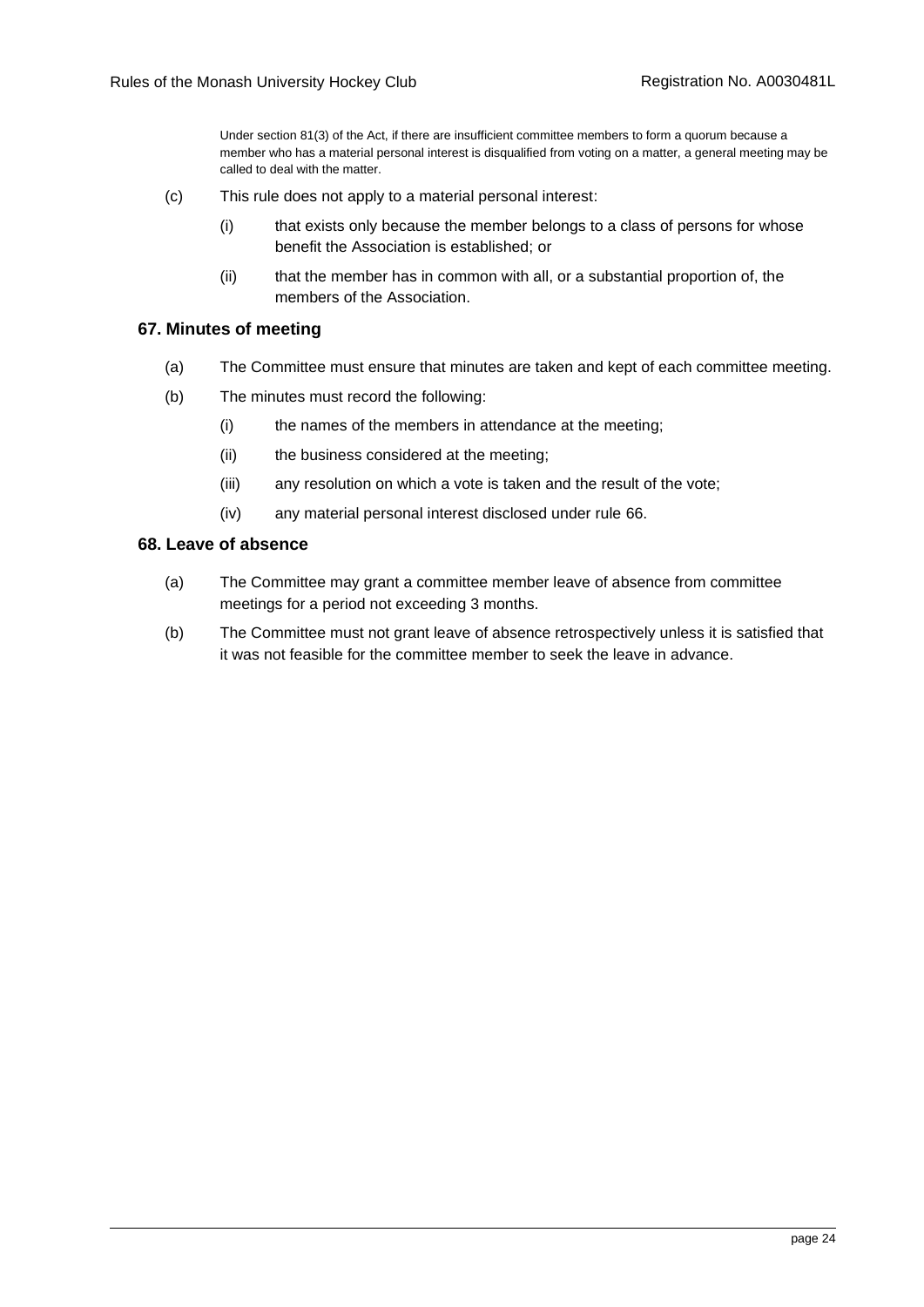# **PART 6 – FINANCIAL MATTERS**

## <span id="page-27-1"></span><span id="page-27-0"></span>**69. Source of funds**

The funds of the Association may be derived from joining fees, annual subscriptions, donations, fund-raising activities, grants, interest and any other sources approved by the Committee.

# <span id="page-27-2"></span>**70. Management of funds**

- (a) The Association must open an account with a financial institution from which all expenditure of the Association is made and into which all of the Association's revenue is deposited.
- (b) Subject to any restrictions imposed by a general meeting of the Association, the Committee may approve expenditure on behalf of the Association.
- (c) The Committee may authorise the Treasurer or President to expend funds on behalf of the Association (including by electronic funds transfer) up to a specified limit without requiring approval from the Committee for each item on which the funds are expended.
- (d) All cheques, electronic funds transfers, drafts, bills of exchange, promissory notes and other negotiable instruments must be authorised by 2 committee members.
- (e) All funds of the Association must be deposited into the financial account of the Association as soon as practicable after receipt.
- (f) With the approval of the Committee, the Treasurer may maintain a cash float provided that all money paid from or paid into the float is accurately recorded at the time of the transaction.

# <span id="page-27-3"></span>**71. Financial records**

- (a) The Association must keep financial records that:
	- (i) correctly record and explain its transactions, financial position and performance; and
	- (ii) enable financial statements to be prepared as required by the Act.
- (b) The Association must retain the financial records for 7 years after the transactions covered by the records are completed.
- <span id="page-27-5"></span>(c) The Treasurer must keep in his or her custody, or under his or her control:
	- (i) the financial records for the current financial year; and
	- (ii) any other financial records as authorised by the Committee.

# <span id="page-27-4"></span>**72. Financial statements**

- (a) For each financial year, the Committee must ensure that the requirements under the Act relating to the financial statements of the Association are met.
- (b) Without limiting sub-rule (a), those requirements include:
	- (i) the preparation of the financial statements;
	- (ii) if required, the review or auditing of the financial statements;
	- (iii) the certification of the financial statements by the Committee;
	- (iv) the submission of the financial statements to the annual general meeting of the Association;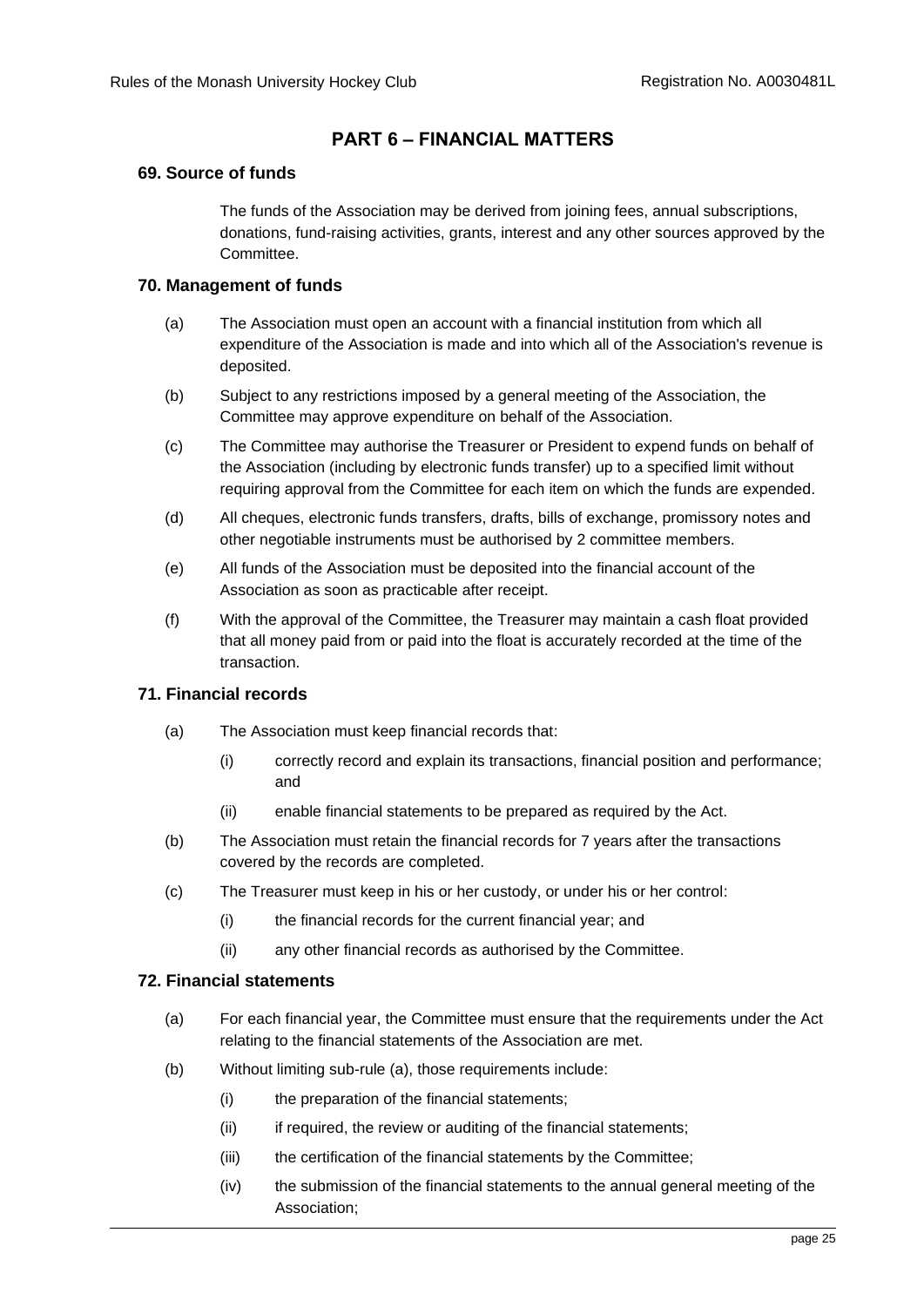(v) the lodgement with the Registrar of the financial statements and accompanying reports, certificates, statements and fee.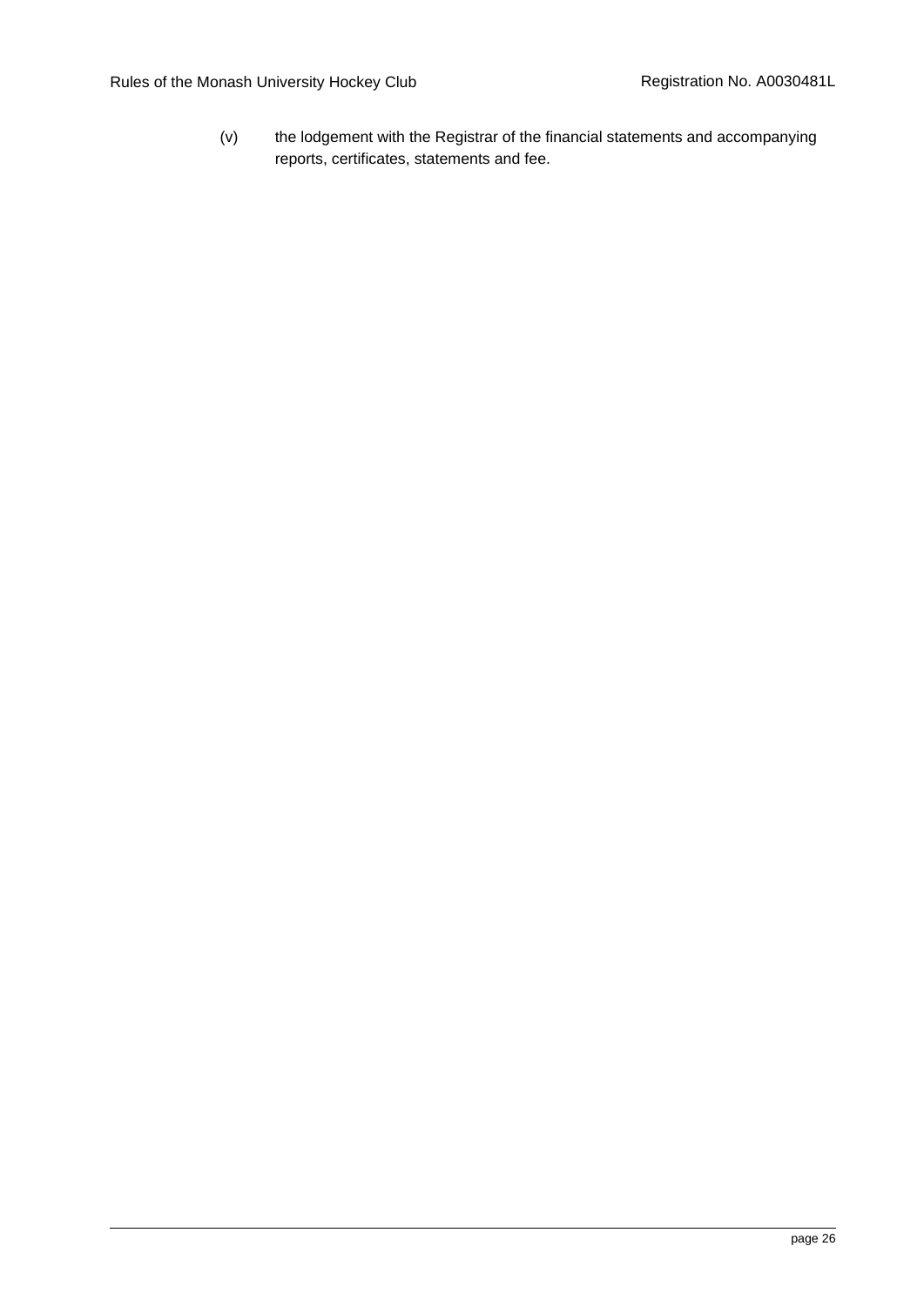# **PART 7 – GENERAL MATTERS**

## <span id="page-29-1"></span><span id="page-29-0"></span>**73. Common seal**

- (a) The Association may have a common seal.
- (b) If the Association has a common seal:
	- (i) the name of the Association must appear in legible characters on the common seal;
	- (ii) a document may only be sealed with the common seal by the authority of the Committee and the sealing must be witnessed by the signatures of two committee members;
	- (iii) the common seal must be kept in the custody of the Secretary.

# <span id="page-29-2"></span>**74. Registered address**

- (a) The registered address of the Association is:
	- (i) the address determined from time to time by resolution of the Committee; or
	- (ii) if the Committee has not determined an address to be the registered address: the postal address of the Secretary.

## <span id="page-29-3"></span>**75. Notice requirements**

- (a) Any notice required to be given to a member or a committee member under these Rules may be given:
	- (i) by handing the notice to the member personally; or
	- (ii) by sending it by post to the member at the address recorded for the member on the register of members; or
	- (iii) by email transmission.
- (b) Sub-rule (a) does not apply to notice given under rule [61.](#page-24-3)
- <span id="page-29-5"></span>(c) Any notice required to be given to the Association or the Committee may be given:
	- (i) by handing the notice to a member of the Committee;
	- (ii) by sending the notice by post to the registered address;
	- (iii) by leaving the notice at the registered address; or
	- (iv) if the Committee determines that it is appropriate in the circumstances:
		- (A) by email to the email address of the Association or the Secretary;

## <span id="page-29-4"></span>**76. Custody and inspection of books and records**

- (a) Members may on request inspect free of charge:
	- (i) the register of members;
	- (ii) the minutes of general meetings; or
	- (iii) subject to sub-rule (b), the financial records, books, securities and any other relevant document of the Association, including minutes of Committee meetings.

#### **Note**

See note following rule [19](#page-9-3) for details of access to the register of members.